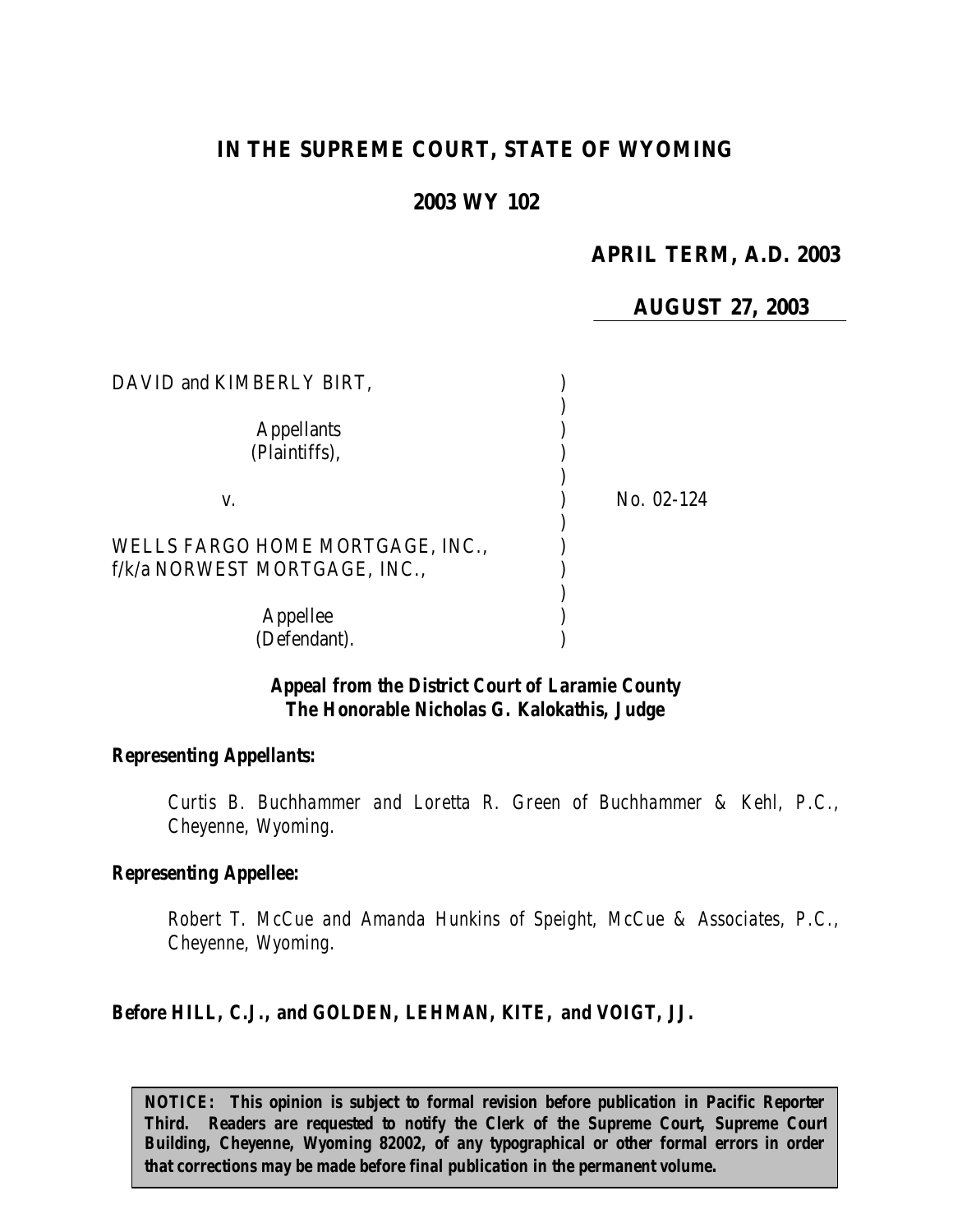# **VOIGT, Justice.**

[¶1] David and Kimberly Birt (the Birts) appeal from the district court's Order Denying Defendant's Motion to Dismiss and Granting Defendant's Motion for Summary Judgment. Because there are no genuine issues of material fact and Wells Fargo Home Mortgage, Inc. (Wells Fargo) is entitled to judgment as a matter of law, we affirm.

### *ISSUES*

[¶2] The parties' separate renditions of the numerous issues raised in this appeal are lengthy and somewhat argumentative. Consequently, we will restate the issues as follows, all of which arise in summary judgment context:

- 1. Did the parties enter into an express contract?
- 2. Did the parties enter into an implied contract?
- 3. Are the contract claims barred by the statute of frauds?
- 4. Did Wells Fargo breach the covenant of good faith and fair dealing?
- 5. Does the doctrine of promissory estoppel apply?
- 6. Does the doctrine of equitable estoppel apply?

7. Did Wells Fargo intentionally interfere with a contract between the Birts and their construction company?

- 8. Did Wells Fargo breach a duty to the Birts for the purposes of a negligence claim?
	- 9. Did Wells Fargo breach a fiduciary duty owed to the Birts?
	- 10. Was Wells Fargo guilty of negligent misrepresentation?

# **FACTS<sup>1</sup>**

[¶3] The Birts intended to construct a house on property they owned in Laramie County. In April 2000, the Birts met with Richard Gibbs (Gibbs), a Wells Fargo loan officer. After

<sup>&</sup>lt;sup>1</sup> Pursuant to our standard of review of summary judgments, we present the facts from the vantage point most favorable to the Birts, awarding them all favorable inferences that may be drawn from those facts. *S & G Investors, LLC v. Blackley,* 994 P.2d 941, 943 (Wyo. 2000).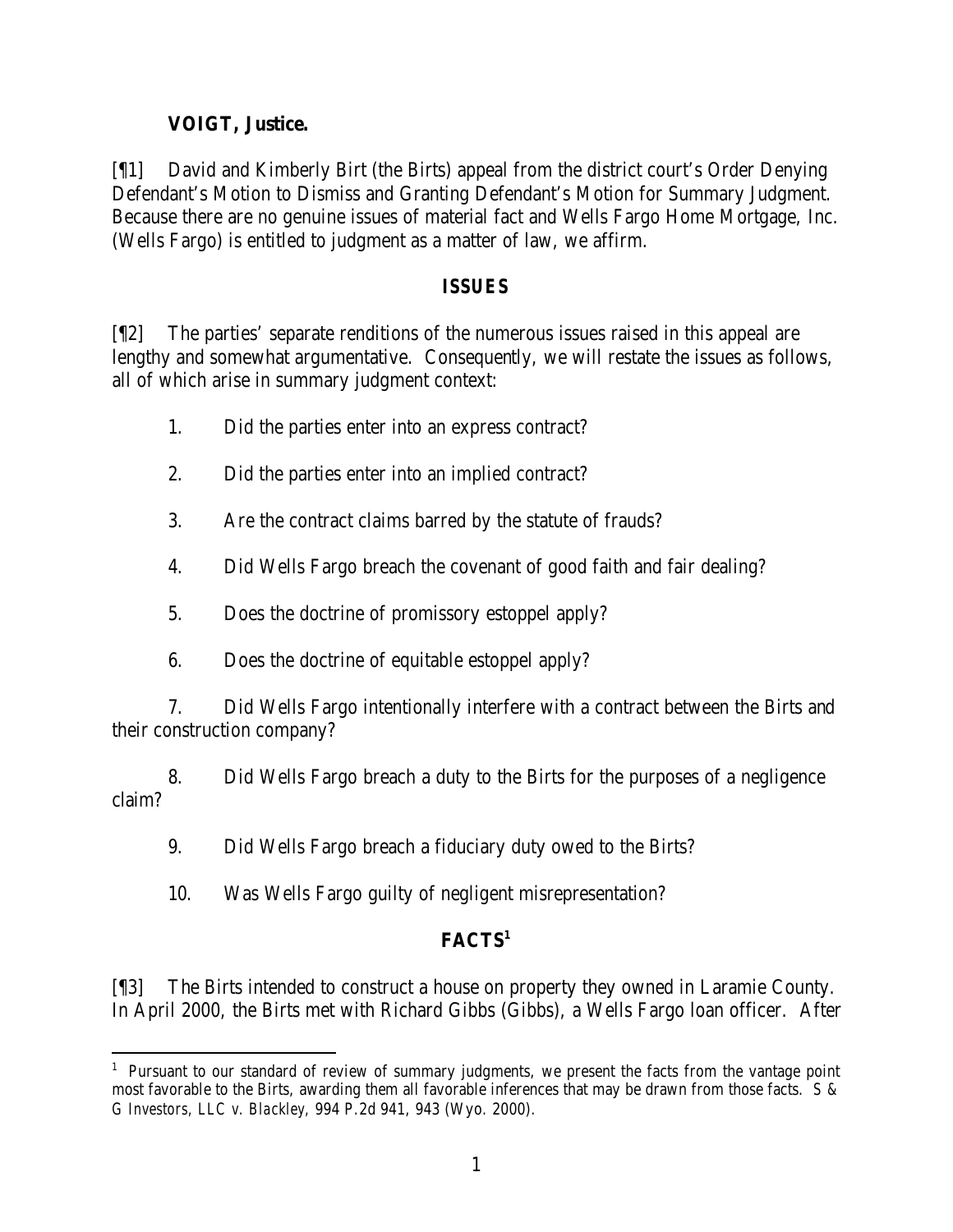reviewing the Birts' financial documents, Gibbs advised them that they would be eligible for a loan of \$180,000.00. Gibbs did not disclose to the Birts that, based on their credit report, sub-prime financing at a higher interest rate would be necessary. The Birts had not built a home before, and they relied on Gibbs for guidance in completing the loan process. Gibbs advised the Birts to contact a building contractor, to develop design plans, and to keep him updated. The Birts updated Gibbs frequently, and Gibbs continued to assure the Birts that a loan would be forthcoming.

[¶4] In July 2000, the Birts advised Gibbs that Mr. Birt was no longer self-employed, but had obtained full-time employment with guaranteed overtime. After reviewing additional financial information supplied by the Birts, Gibbs advised them that the new employment put them in a better position, and stated that they might be eligible for an even larger amount. Gibbs advised the Birts to go forward with their plans because obtaining a loan would not be a problem. An architect completed design plans, and in August 2000, the Birts gave the plans to their proposed building contractor, Carter Brothers, to initiate the house's construction. Carter Brothers supplied the Birts with an estimated construction cost of \$234,744.40. In mid-August 2000, Carter Brothers arranged for an appraisal of the house plans.

[¶5] On September 4, 2000, Gibbs advised the Birts to sign a construction contract with Carter Brothers, even though he knew, from a second credit report pulled in early August, that the Birts' credit rating had slipped and that they would not be able to borrow as much as previously anticipated. That afternoon, the Birts signed the construction contract for the earlier estimated amount. On September 12, 2000, the Birts received a letter welcoming them to Wells Fargo Mortgage Resources. Accompanying the letter were various loan disclosure documents required by the Federal Truth in Lending Act, which provided estimates of the loan amount, interest rate, and number of payments.<sup>2</sup> The letter concluded by stating, "We look forward to serving you."

[¶6] During August and September 2000, representatives of Carter Brothers contacted Wells Fargo and inquired when the loan commitment letter would be completed so that construction could begin. Carter Brothers also hired a surveyor to survey the land. On October 2, 2000, Carter Brothers contacted the Birts and told them that they had not yet received the loan commitment letter. A few days later, Mrs. Birt contacted Gibbs' supervisor to inquire as to the status of the loan. The supervisor reviewed the file, and later that day informed the Birts that the loan had been denied. The Birts then terminated the construction contract.

<sup>&</sup>lt;sup>2</sup> Congress enacted the Truth in Lending Act to ensure meaningful disclosure. 15 U.S.C. § 1601(a). The Act was meant to "aid unsophisticated consumers and to prevent creditors from misleading consumers as to the actual cost of financing." *Morris v. Lomas and Nettleton Co.,* 708 F.Supp. 1198, 1203 (D.Kan. 1989). When mandated disclosures are not made, strict liability applies in favor of the consumer. 15 U.S.C. § 1640(a). *Morris*, 708 F.Supp. at 1203.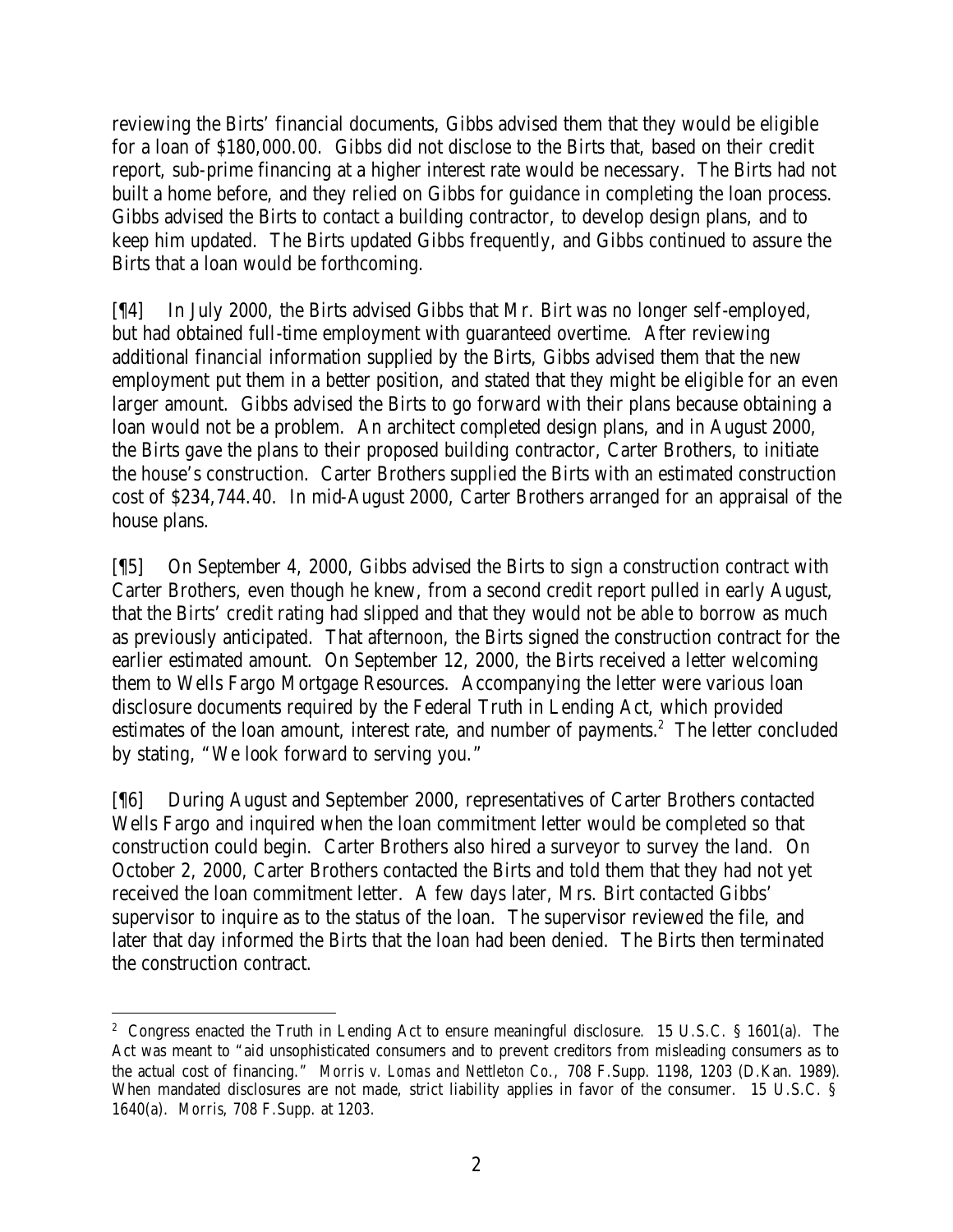#### *STANDARD OF REVIEW*

 $[\,\]7]$  Summary judgment motions are governed by W.R.C.P. 56(c):

The judgment sought shall be rendered forthwith if the pleadings, depositions, answers to interrogatories, and admissions on file, together with the affidavits, if any, show that there is no genuine issue as to any material fact and that the moving party is entitled to a judgment as a matter of law.

[¶8] Our standard for the appellate review of a summary judgment was recently reiterated in *Rino v. Mead,* 2002 WY 144, ¶ 12, 55 P.3d 13, 17-18 (Wyo. 2002) (*quoting Hasvold v. Park County School Dist. No. 6,* 2002 WY 65, ¶ 11, 45 P.3d 635, 637-38 (Wyo. 2002)):

> "Summary judgment is proper only when there are no genuine issues of material fact and the prevailing party is entitled to judgment as a matter of law. . . . We review a summary judgment in the same light as the district court, using the same materials and following the same standards. 'We examine the record from the vantage point most favorable to the party opposing the motion, and we give that party the benefit of all favorable inferences which may fairly be drawn from the record.' . . . Summary judgment serves the purpose of eliminating formal trials where only questions of law are involved. . . . We review a grant of summary judgment by deciding a question of law de novo and afford no deference to the district court's ruling on that question. . . .

. . . A material fact is any fact that, if proved, would have the effect of establishing or refuting an essential element of a claim or defense asserted by a party . . .."

#### *DISCUSSION*

[¶9] The Birts' complaint against Wells Fargo alleged ten causes of action: breach of an express contract, breach of an implied contract, breach of the implied covenant of good faith and fair dealing, breach of an agreement to lend money, equitable estoppel, promissory estoppel, intentional interference with a contractual relationship, negligence, negligent misrepresentation, and breach of a fiduciary duty. Wells Fargo obtained summary judgment on all counts. We will separately discuss each cause of action, as well as Wells Fargo's statute of frauds defense. Many of the above-related facts are significant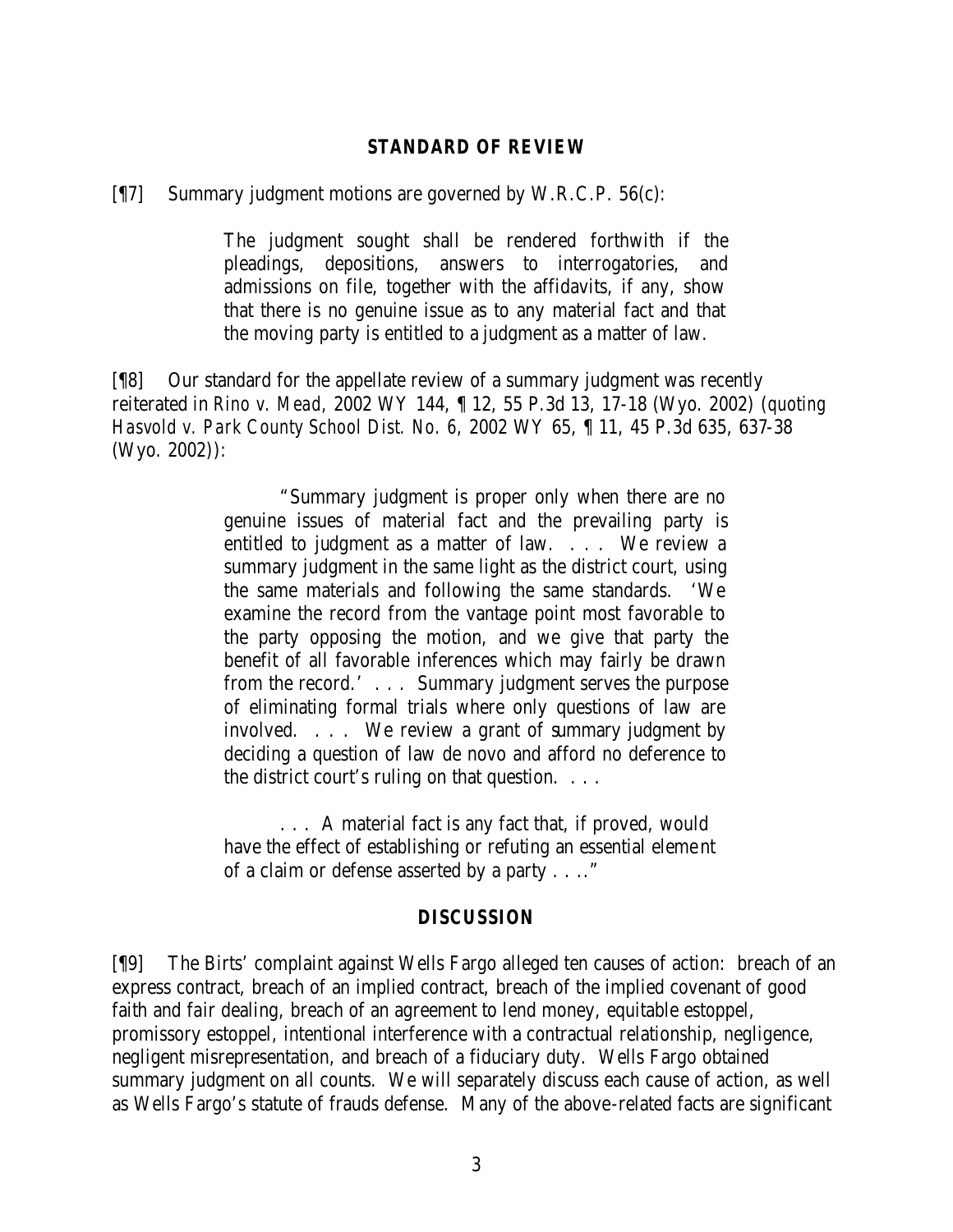to the discussion of more than one issue. We will not repeat all the facts for each issue, but each issue will be considered in the context of all the facts.

# **EXPRESS CONTRACT**

[¶10] The basic elements of a contract are offer, acceptance, and consideration. *McLean v. Hyland Enterprises, Inc.,* 2001 WY 111, ¶ 42, 34 P.3d 1262, 1272 (Wyo. 2001). In order for a contract to exist, there must be mutual assent to the same terms. *Roussalis v. Wyoming Medical Center, Inc.,* 4 P.3d 209, 231 (Wyo. 2000). Whether a contract exists, its terms and conditions and the intent of the parties generally are questions of fact to be resolved by the fact-finder. *Ewing v. Hladky Const., Inc.,* 2002 WY 95, ¶ 11, 48 P.3d 1086, 1088 (Wyo. 2002) (*quoting Roussalis*, 4 P.3d at 250). An express contract is one in which the terms are declared by the parties either in writing or orally at the time the contract is formed. *Boone v. Frontier Refining, Inc.,* 987 P.2d 681, 685 (Wyo. 1999); *Wilder v. Cody Country Chamber of Commerce,* 868 P.2d 211, 216 (Wyo. 1994). An express oral contract may be interpreted as a matter of law if the terms are shown without conflict in the evidence. *Anderson v. South Lincoln Special Cemetery Dist. ex rel. Bd. of Trustees of South Lincoln Special Cemetery Dist.,* 972 P.2d 136, 139 (Wyo. 1999).

[¶11] One specific question in determining the parties' intent is whether their contract was meant to be formed only upon the signing of written documents or was meant to be formed upon an oral understanding.

> "'An agreement to make a written contract where the terms are mutually understood and agreed on in all respects is as binding as the written contract would be if it had been executed.' *Robert W. Anderson House[w]recking and Excavating, Inc. v. Board of Trustees, School District No. 25, Fremont County, Wyoming,* 681 P.2d 1326, 1331 (1984).

> "'In general, the principle is well settled that where the parties to a contract intend that it shall be closed and consummated prior to the formal signing of a written draft, the terms having been mutually understood and agreed upon, the parties will be bound by the contract actually made, although it be not reduced to writing; but, on the other hand, if the parties do not intend to close the contract until it shall be fully expressed in a written instrument properly attested, then there will be no complete contract until the agreement shall be put into writing and signed.' *Summers v. Mutual Life Ins. Co.,* 12 Wyo. 369, 75 P. 937, 943 (1904)."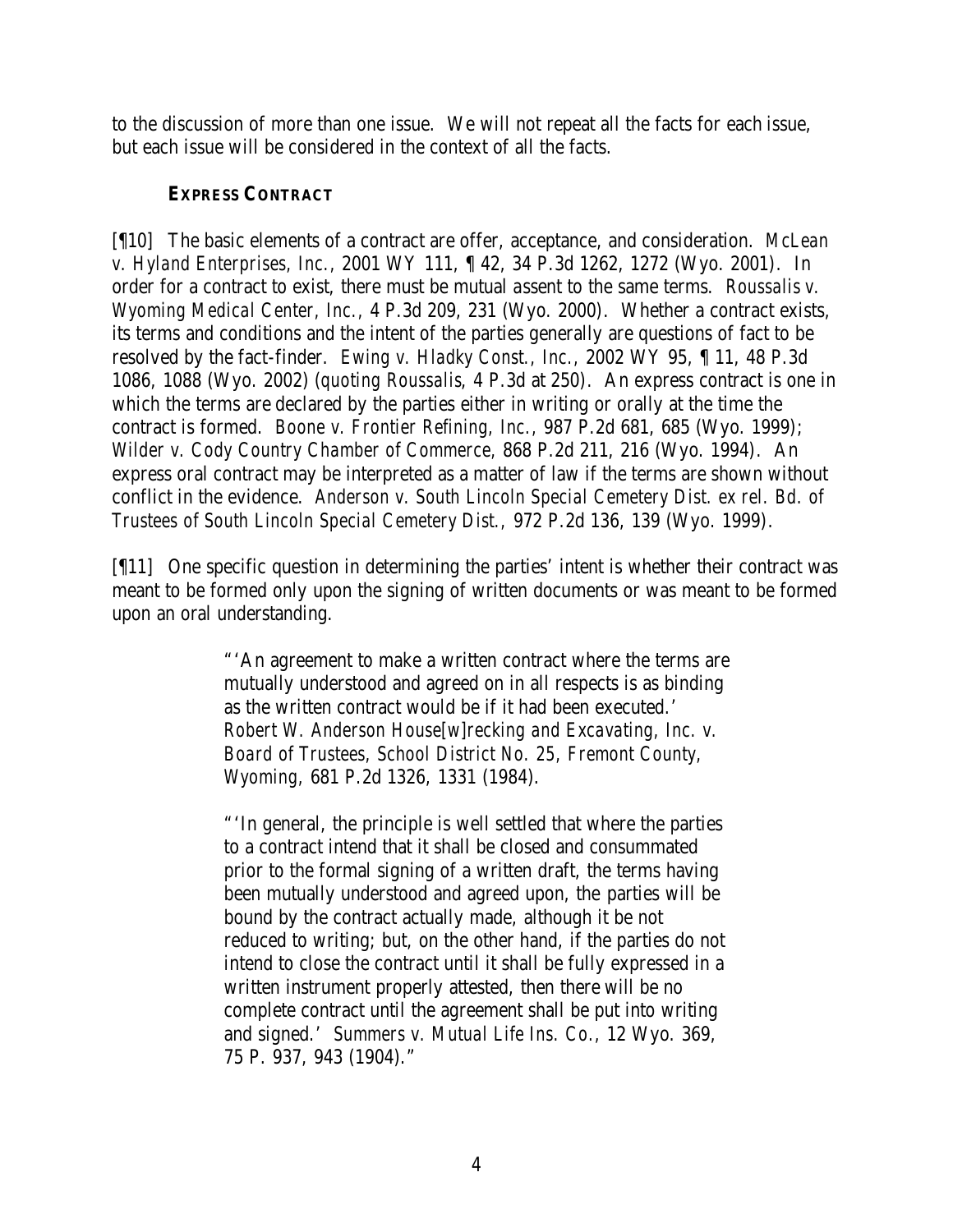*Frost Const. Co. v. Lobo, Inc.,* 951 P.2d 390, 394 (Wyo. 1998) (*quoting Wyoming Sawmills, Inc. v. Morris,* 756 P.2d 774, 776 (Wyo. 1988)).

[¶12] The Birts contend that, from the beginning, it was "understood" that they were seeking a mortgage loan from Wells Fargo for an amount between \$180,000 and \$185,000, with terms "within industry standards," and with the newly constructed home to serve as collateral. It is their position that the loan agreement was consummated when Wells Fargo sent them the Federal Truth in Lending disclosures:

> The disclosure statements provided to the Birts dated September 12, 2000, included the exact amount of the loan, the dates for repayment, the collateral offered, the parties involved, and an estimated interest rate. . . . Upon receiving these documents, Mrs. Birt contacted Gibbs on . . . she and her husband's behalf and expressed their willingness to sign the documents. . . . Gibbs' instruction to wait until closing was all that prevented the Birts from signing the documents contained in the disclosure packet dated September 12, 2000.

[¶13] We cannot agree with the Birts' assessment of this situation. If anything, Gibbs' instruction not to sign the disclosure documents but to wait until closing evinces Wells Fargo's intent that those documents were not a contract. Furthermore, it would certainly create havoc in the consumer lending industry were courts to declare the existence of a contract whenever a lender fulfilled its federal obligation of complete disclosure. Indeed, if an express contract was formed in such instance, the lender also could enforce it, leaving the borrower with no final opportunity to accept or reject the terms. That, of course, would destroy the purpose of disclosure. Furthermore, there is simply nothing in the record that suggests that the relationship between the Birts and Wells Fargo ever advanced beyond the loan application stage. Gibbs' assertions on behalf of Wells Fargo simply did not evidence an intention that an agreement had been finalized. At most, Gibbs' statements to the Birts can be characterized as assurances that the loan would be approved.

[¶14] There are no genuine issues of material fact in regard to the Birts' express contract cause of action and Wells Fargo is entitled to judgment. The district court's ruling on this issue is affirmed. $3$ 

# **IMPLIED CONTRACT**

 3 In their complaint, the Birts set forth breach of contract and breach of agreement to lend money as separate causes of action. In their appellate brief, however, they discussed express contract and agreement to lend money as "and/or" alternatives in one argument. While an agreement to lend money may be enforceable in Wyoming, we will not deal independently with that issue because we have concluded that no agreement was reached. *See Doud v. First Interstate Bank of Gillette,* 769 P.2d 927, 929 (Wyo. 1989) and John M. Burman, *Lender Liability in Wyoming,* XXVI Land & Water L. Rev. 707, 722 (1991).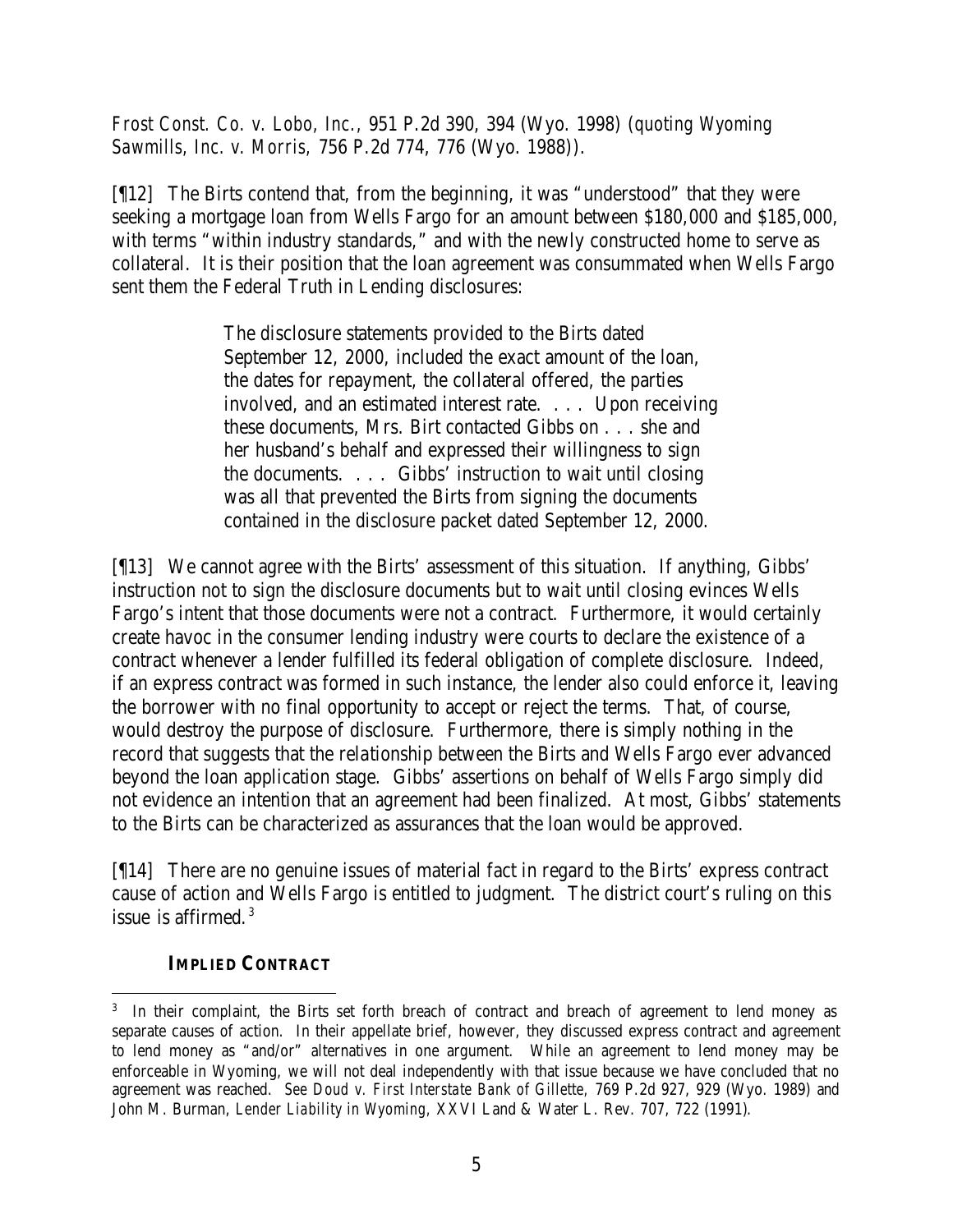[¶15] Although no express contract may have been formed, negotiating parties may reach an "implied-in-fact" contract. An implied-in-fact contract is distinguishable from a contract "implied in law." The former may be found to exist as a matter of fact and is dependent upon the parties' intent. *Shaw v. Smith,* 964 P.2d 428, 435-36 (Wyo. 1998). The latter is imposed as a matter of law, as an equitable remedy. *Amoco Production Co. v. EM Nominee Partnership Co.,* 2 P.3d 534, 541 (Wyo. 2000); *Clark v. Gable,* 966 P.2d 431, 438 (Wyo. 1998). For an implied-in-fact contract to have been created by the parties' conduct, "'"the conduct from which that inference is drawn must be sufficient to support the conclusion that the parties expressed a mutual manifestation of an intent to enter into an agreement."'" *Shaw,* 964 P.2d at 435-36 (*quoting Lavoie v. Safecare Health Service, Inc.,*  840 P.2d 239, 248 (Wyo. 1992)).

[¶16] In determining whether an implied contract was formed, we look not to the subjective intent of the parties, but to "'the outward manifestations of a party's assent sufficient to create reasonable reliance by the other party.'" *Givens v. Fowler,* 984 P.2d 1092, 1095 (Wyo. 1999) (*quoting McDonald v. Mobil Coal Producing, Inc.*, 820 P.2d 986, 990 (Wyo. 1991)). The question is "whether a reasonable man in the position of the offeree would have believed that the other party intended to make an offer." *Boone,* 987 P.2d at 687. In 1991, we adopted Restatement (Second) of Contracts § 19 (1979) for guidance in determining whether an implied-in-fact contract exists:

> "(1) The manifestation of assent may be made wholly or partly by written or spoken words or by other acts or by failure to act.

> (2) The conduct of a party is not effective as a manifestation of his assent unless he intends to engage in the conduct and knows or has reason to know that the other party may infer from his conduct that he assents.

> (3) The conduct of a party may manifest assent even though he does not in fact assent. In such cases a resulting contract may be voidable because of fraud, duress, mistake, or other invalidating cause."

*McDonald,* 820 P.2d at 990. In essence, an implied-in-fact contract may arise where "parties act in a manner conveying mutual agreement and an intent to promise . . .." *Worley v. Wyoming Bottling Co., Inc.,* 1 P.3d 615, 620 (Wyo. 2000). Interpretation of an unambiguous implied-in-fact contract is a question of law. *Garcia v. UniWyo Federal Credit Union,* 920 P.2d 642, 645 (Wyo. 1996).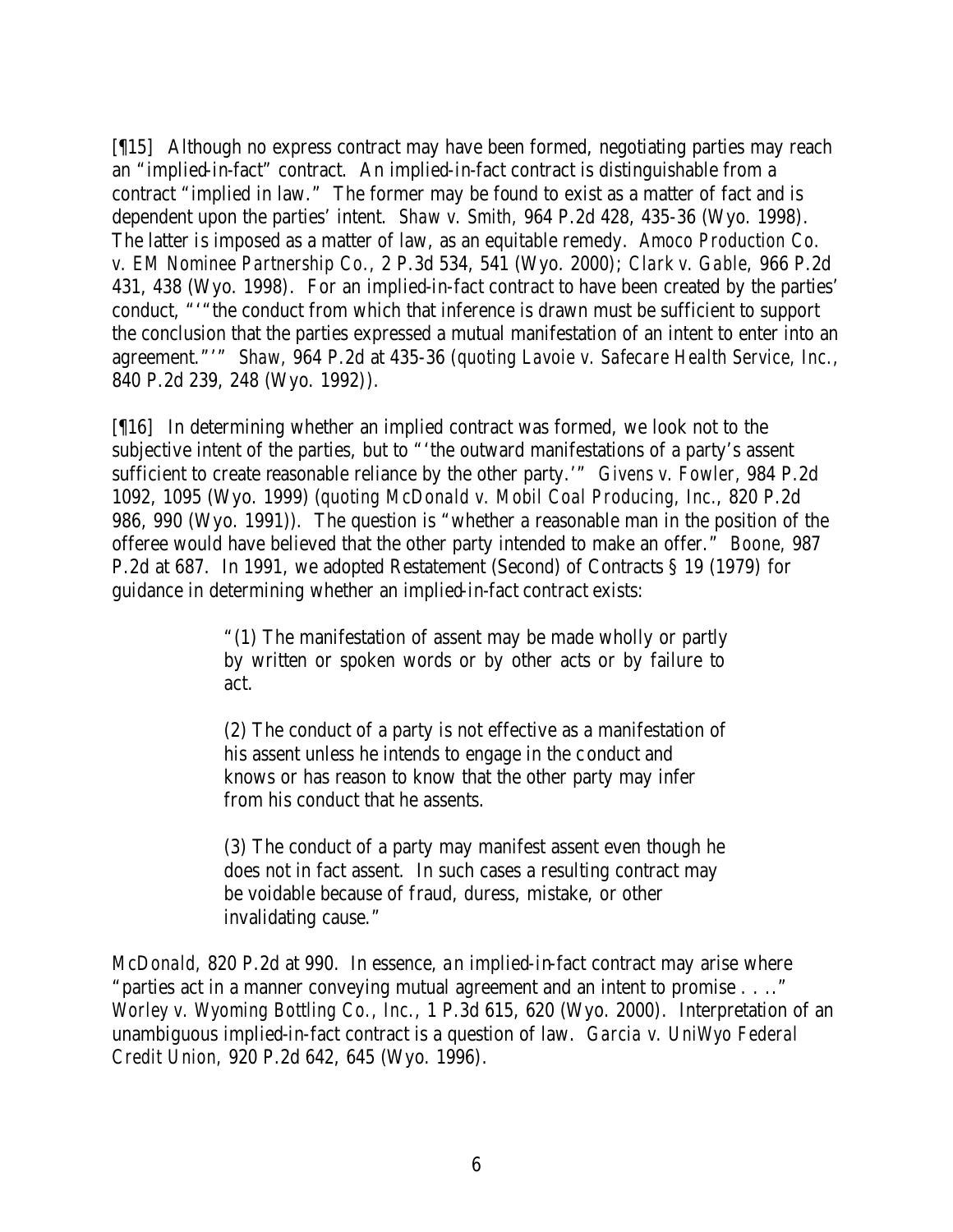[¶17] In support of their claim that an implied-in-fact contract existed in this case, the Birts rely on their numerous contacts with Gibbs from April through September 2000, Gibbs' assurances that he was an expert in loan processing, their own financial naiveté, and Gibbs' repeated assurances that the loan would be approved. As with their express contract claim, they also emphasize their receipt from Wells Fargo of the disclosure documents:

> Considering the constant assurances of Gibbs, the Birts' lack of sophistication with the process, and the receipt of the documents that appeared to be mortgage papers more than five months into the process, it was not unreasonable for the Birts to rely on the terms and conditions of Gibbs' statements and the disclosure documents received. The Birts mirrored their assent to Gibbs' statements by incurring the services of an architect, entering into a construction contract, and obtaining both an appraisal and survey to move forward with the construction of their home. It can be clearly inferred by the conduct of the Gibbs and the Birts that there was a mutual agreement for the provisions of the mortgage and a manifested intent to promise based upon Gibbs['] statements to both the Birts and the Carter Bros.

[¶18] In response to this argument, Wells Fargo contends that the discussions between Gibbs and the Birts never advanced beyond the pre-qualification and application phases of the financing process, and that the Birts simply cannot identify a point in time where Wells Fargo gave approval for a mortgage loan. Further, Wells Fargo notes that the Birts' subjective beliefs did not create a contract where Wells Fargo had not manifested an intent that a contract be formed.

[¶19] We conclude that summary judgment in favor of Wells Fargo was appropriate on this issue. There are no genuine issues of material fact from which a fact-finder could conclude that an implied-in-fact contract arose. Even Mrs. Birt acknowledged in her deposition testimony that at the time she and her husband deeded their land over to Carter Brothers for construction purposes, they knew that Wells Fargo had not produced a commitment letter. That, in effect, is an admission that the Birts knew that no loan agreement had yet been reached. Mrs. Birt also testified that she knew the figures in the disclosure documents were "just numbers plugged in," and that the "actual numbers" would be provided at closing. Furthermore, Mrs. Birt knew that the loan was not meant to be consummated until the signing of final papers at closing:

> Q. Did he say why they were just numbers plugged in and not the actual numbers?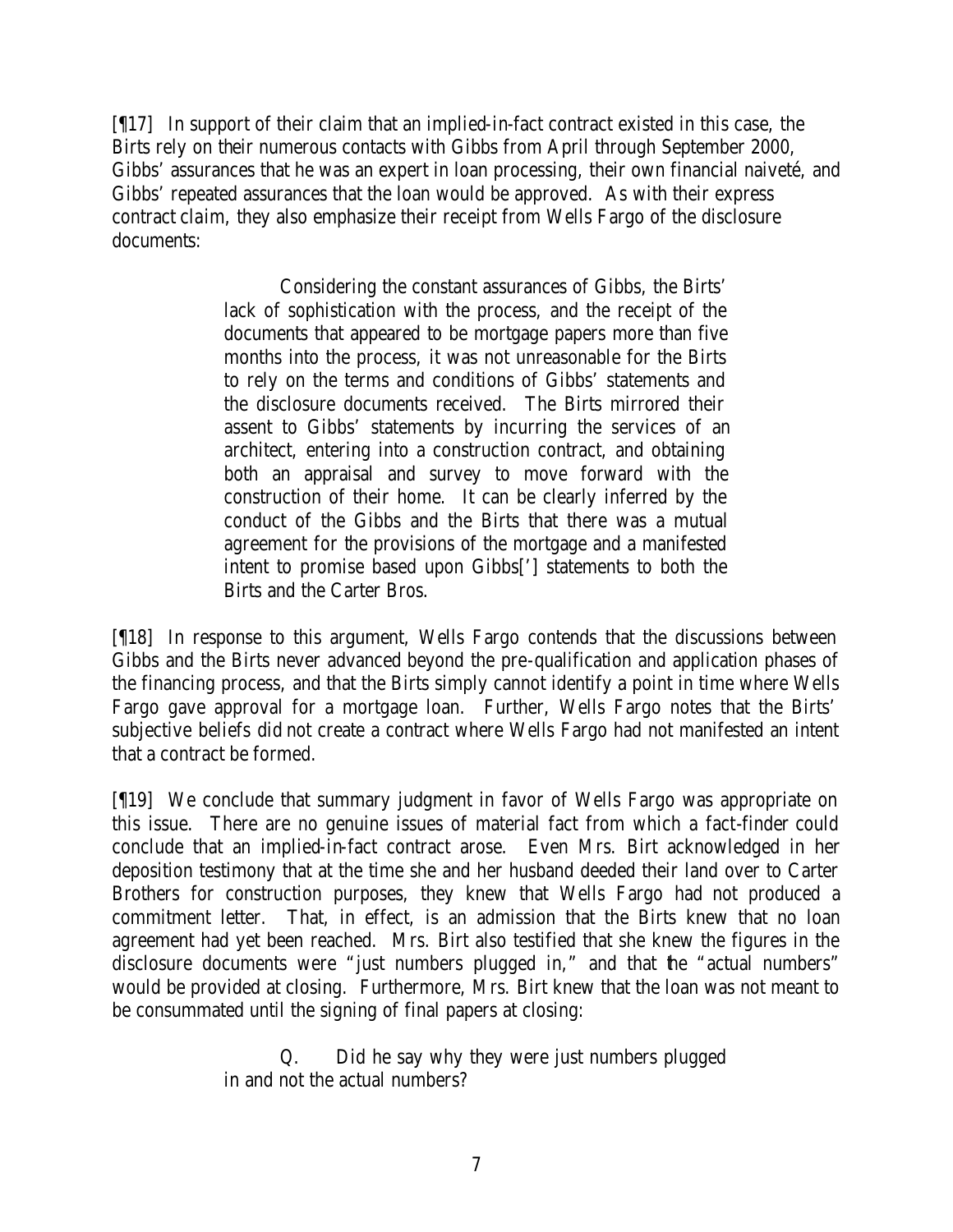A. No.

Q. Okay. Did you ask him?

A. No, I didn't. I just told him – I did ask him if we should sign it and he says, no, don't sign it *because we'll have new papers drawn up at the time of closing, that this is just an example of what the loan would look like.*

(Emphasis added.)

[¶20] Clearly, the Birts were aware that Wells Fargo did not intend to create a contract, through Gibbs' conduct or otherwise, in advance of the execution of final loan documents at closing. While the Birts certainly appear fully to have expected that closing to occur, it cannot be said that any identified conduct of Gibbs or Wells Fargo manifested an intent to enter into an oral contract or for the Birts to sign the disclosure documents as a contract. We affirm the district court's ruling on this issue.

### **GOOD FAITH AND FAIR DEALING**

[¶21] Our conclusion that neither an express contract nor an implied-in-fact contract existed in this case leads inexorably to the further conclusion that Wells Fargo was entitled to summary judgment on the issue of its alleged breach of the implied covenant of good faith and fair dealing. Without a contract, there is no basis for imposition of the implied covenant, whether in contract or in tort, because either cause of action arises out of the contractual relationship. *Scherer Const., LLC v. Hedquist Const., Inc.,* 2001 WY 23, ¶¶ 20, 23 n.3, 18 P.3d 645, 654-55 n.3 (Wyo. 2001); *Wilder,* 868 P.2d at 221; 86 C.J.S. *Torts* §§ 4 and 5 (1997); 74 Am.Jur.2d *Torts* § 19 (2001). The duty of good faith and fair dealing does not come into play until the parties have reached an agreement and does not bind them during their earlier negotiations. *Husman, Inc. v. Triton Coal Co.,* 809 P.2d 796, 801-02 (Wyo. 1991).

### **STATUTE OF FRAUDS**

[¶22] Wyo. Stat. Ann. § 1-23-105 (LexisNexis 2003) provides, in pertinent part:

(a) In the following cases every agreement shall be void unless such agreement, or some note or memorandum thereof be in writing, and subscribed by the party to be charged therewith: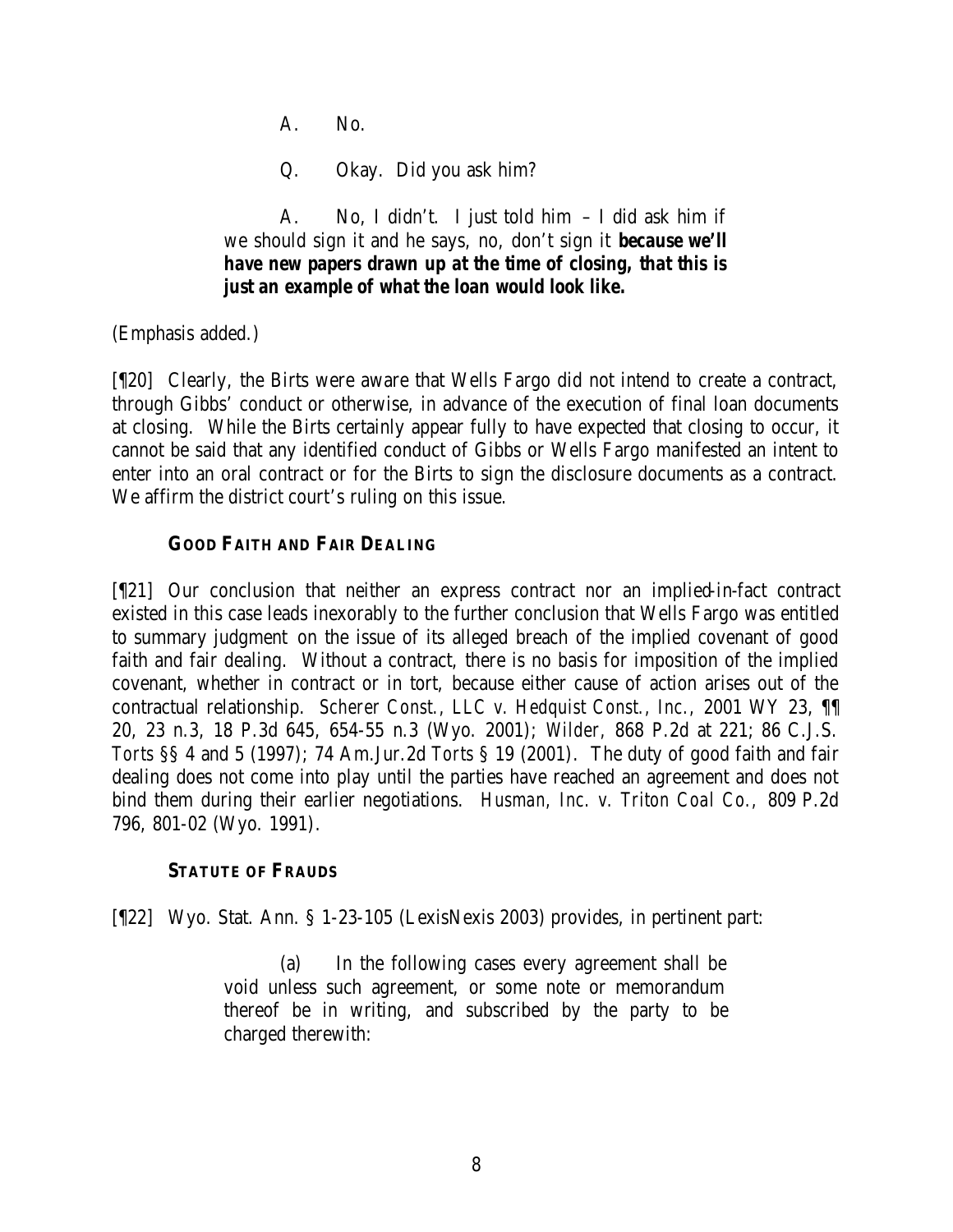(i) Every agreement that by its terms is not to be performed within one (1) year from the making thereof[.]

[¶23] Where loan payments extend beyond a year, the underlying contract, to be found enforceable, must be in writing and signed by the party against whom enforcement is sought. *Giacchino v. Estate of Stalkup,* 908 P.2d 983, 986 (Wyo. 1995). It is uncontested that the proposed loan in the instant case was to be for thirty years. That key fact is the gist of Wells Fargo's statute of frauds argument—because the loan agreement could not be performed within one year, any contract had to be in writing. In their Reply Brief, the Birts propound two counter-arguments. First, they assert that Wells Fargo is precluded from raising the statute of frauds on appeal because it did not appeal from the district court's order denying the motion to dismiss and granting the motion for summary judgment. Second, the Birts contend that, even if the statute of frauds applies to their contract claims, it does not apply to their equitable claims.

[¶24] In the district court, Wells Fargo raised the statute of frauds as part of its summary judgment argument, not as a basis for its motion to dismiss. Consequently, the district court's denial of the motion to dismiss did not implicate the statute of frauds.<sup>4</sup> In granting summary judgment to Wells Fargo, the district court made no mention of the statute of frauds. Instead, the district court ruled that the uncontested facts simply could not sustain any of the causes of action. Under these circumstances, it would not seem appropriate to expect that Wells Fargo would have appealed from a decision in its favor, and we are inclined to consider the statute of frauds defense as having been properly raised on appeal.

[¶25] Like the district court, we have concluded that neither an express contract nor an implied-in-fact contract existed between Wells Fargo and the Birts. Consequently, the statute of frauds issue is moot to that extent. Furthermore, inasmuch as Wells Fargo did not raise the defense of the statute of frauds, either here or below, in regard to the Birts' equitable claims, we need not consider that issue.<sup>5</sup>

# **PROMISSORY ESTOPPEL**

<sup>&</sup>lt;sup>4</sup> The motion to dismiss raised jurisdictional issues.

<sup>&</sup>lt;sup>5</sup> Long ago, this Court held that "[w]ith some exceptions, equity as well as the law is bound by the statute of frauds." *Crosby v. Strahan's Estate,* 78 Wyo. 302, 324 P.2d 492, 496 (1958). In more recent years, we have further held that these exceptions should be restricted, rather than expanded, even when hardship may result. *Fowler v. Fowler,* 933 P.2d 502, 504 (Wyo. 1997); *Empfield v. Kimbrough,* 900 P.2d 1153, 1155 (Wyo. 1995); *Turner v. Floyd C. Reno & Sons, Inc.,* 696 P.2d 76, 79 (Wyo. 1985). At the same time, however, we have held that promissory estoppel may avoid application of the statute of frauds. *Davis v. Davis,* 855 P.2d 342, 348 (Wyo. 1993); *Ames v. Sundance State Bank,* 850 P.2d 607, 610 (Wyo. 1993); *B & W Glass, Inc. v. Weather Shield Mfg., Inc.,* 829 P.2d 809, 815 (Wyo. 1992).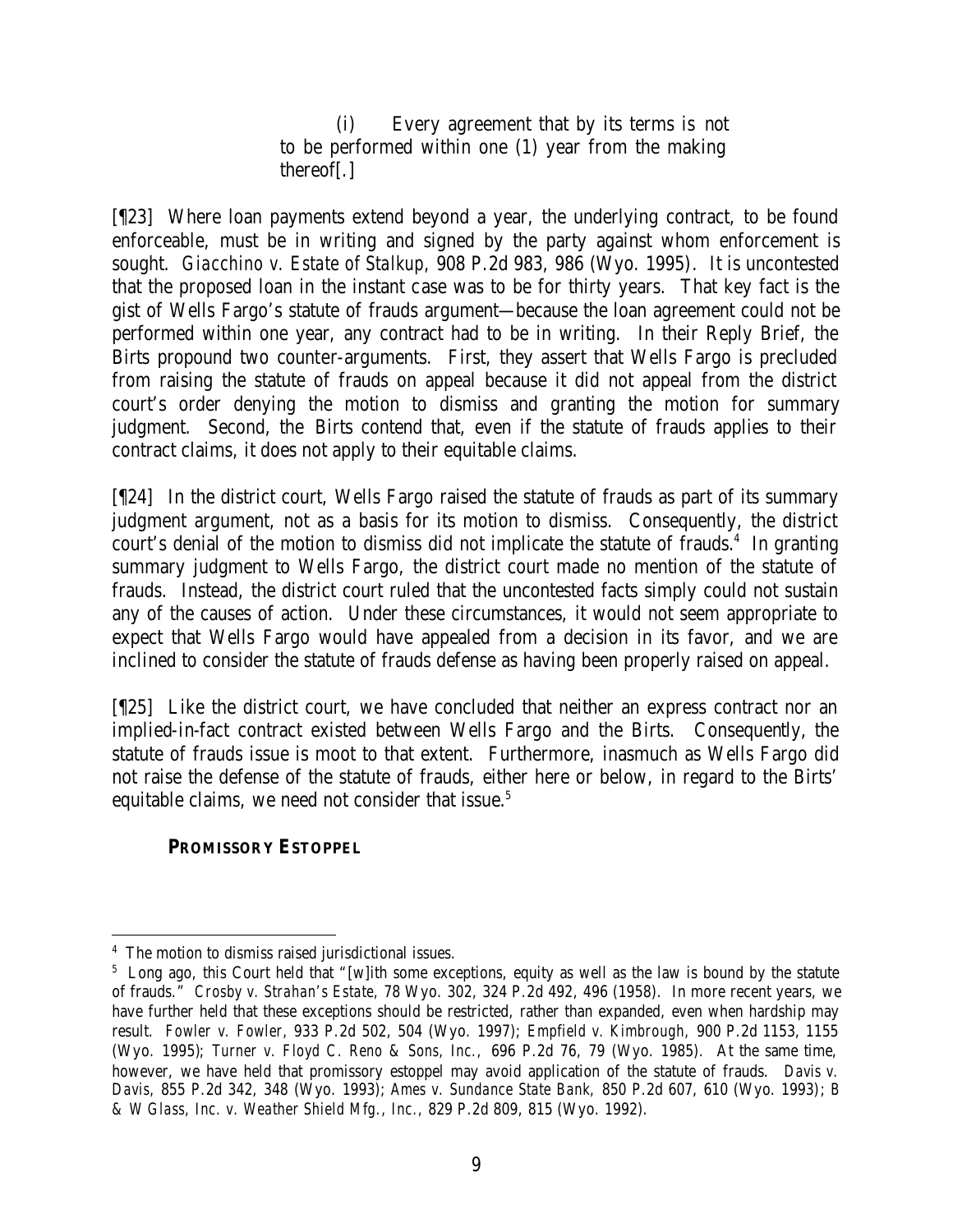[¶26] "Promissory estoppel is a doctrine incorporated in the law of contracts." *B & W Glass, Inc. v. Weather Shield Mfg., Inc.,* 829 P.2d 809, 813 (Wyo. 1992). Its general theory is that, "'[i]f an unambiguous promise is made in circumstances calculated to induce reliance, and it does so, the promisee if hurt as a result can recover damages.'" *Id.*  (*quoting Goldstick v. ICM Realty,* 788 F.2d 456, 462 (7th Cir. 1986)). Promissory estoppel applies, however, only if no contract exists. *Sowerwine v. Keith,* 997 P.2d 1018, 1021 (Wyo. 2000). The elements of promissory estoppel are:

> "(1) the existence of a clear and definite promise which the promisor should reasonably expect to induce action by the promisee; (2) proof that the promisee acted to its detriment in reasonable reliance on the promise; and (3) a finding that injustice can be avoided only if the court enforces the promise."

*City of Powell v. Busboom,* 2002 WY 58, ¶ 8, 44 P.3d 63, 66 (Wyo. 2002) (*quoting Roussalis,* 4 P.3d at 253). The party asserting promissory estoppel has the burden of establishing each element under a burden of strict proof. *Busboom*, 2002 WY 58, ¶ 8, 44 P.3d at 66. The first two elements are questions of fact for the fact-finder; the third element is a question of law for the court. *Id.*; *Loya v. Wyoming Partners of Jackson Hole, Inc.,* 2001 WY 124, ¶ 22, 35 P.3d 1246, 1254 (Wyo. 2001).

[¶27] For purposes of the doctrine of promissory estoppel, a promise is a "manifestation of intention to act or to refrain from acting in a specified way made so as to justify a promisee in understanding that a commitment has been made." *Busboom,* 2002 WY 58, ¶ 10, 44 P.3d at 66. A promise may arise through words or conduct, but conduct must be specifically demonstrative of an intention respecting future conduct before it can serve as the foundation for a clear and definite promise. *Id.*, 2002 WY 58, ¶ 10, 44 P.3d at 66-67.

[¶28] In addition to establishing the existence of a clear and definite promise, a plaintiff must also show "'action or forbearance of a definite and substantial character'" to satisfy the second element of the doctrine. *Loya*, 2001 WY 124, ¶ 22, 35 P.3d at 1254 (*quoting Worley*, 1 P.3d at 624). Further, such action or forbearance must be the result of "reasonable reliance." *Davis v. Davis,* 855 P.2d 342, 348 (Wyo. 1993). We have described reasonable reliance as follows:

> In *Provence* [*v. Hilltop National Bank,* 780 P.2d 990 (Wyo. 1989)], we explained that detriment in reasonable reliance is closely tied to the existence of a clear and definite agreement. A reasonable person does not rely to his or her detriment on an oral agreement unless it is sufficiently clear and definite as to induce him or her to act. *Provence.* "There can be no estoppel as a matter of law when the asserted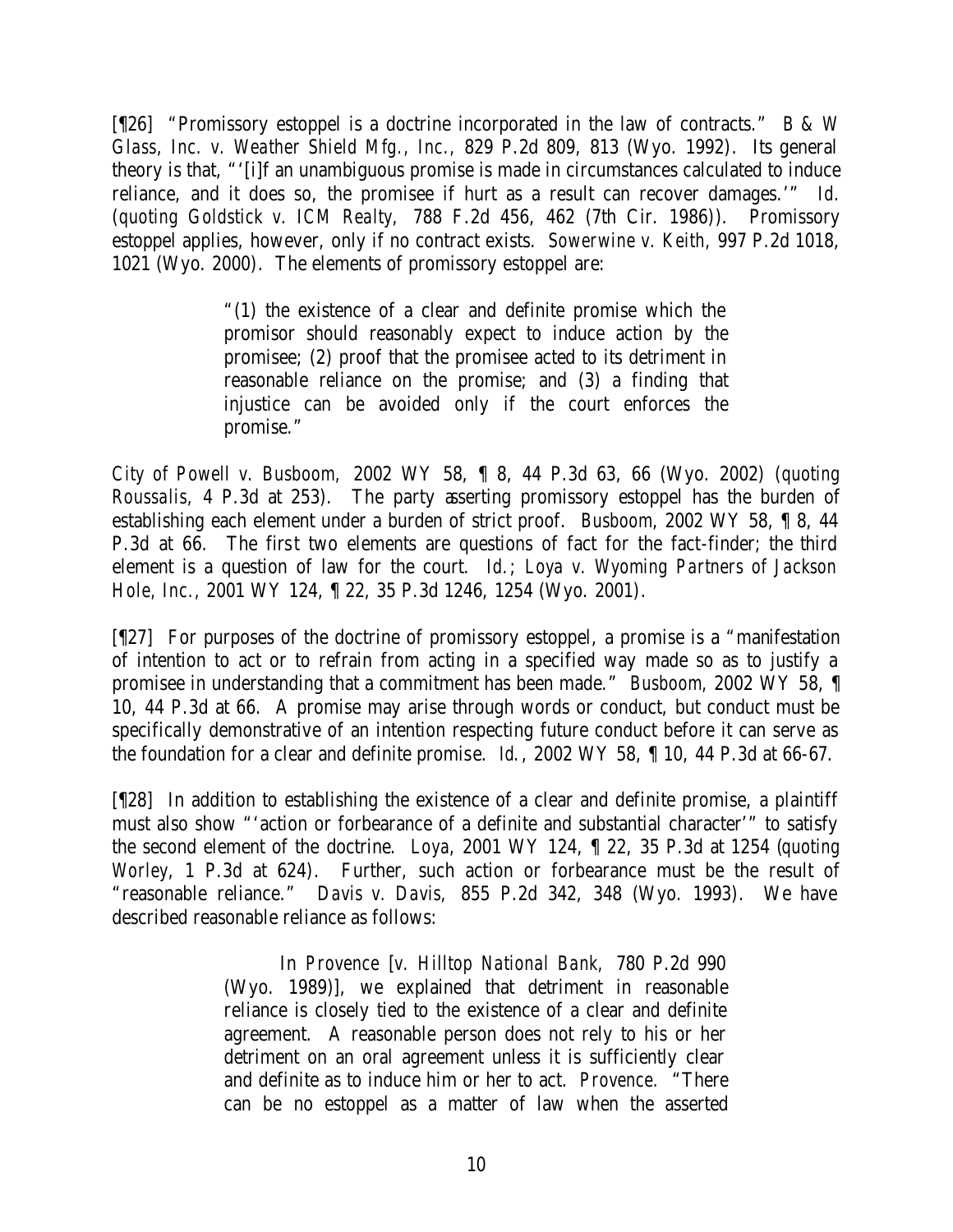reliance is not justifiable or reasonable under the circumstances of the case considered as a whole." *Roth* [*v. First Security Bank of Rock Springs, Wyoming*]*,* 684 P.2d [93,] 97 [(Wyo. 1984)] (citing *Matter of Simineo v. Kelling,* 199 Colo. 225, 607 P.2d 1289 (1980)). The representation that induces the reliance also must be the immediate or proximate cause of the act in reliance. *Roth.* The knowledge and sophistication of the relying party is to be considered in determining reasonableness (*Roth*) and consistent with the Restatement (Second) of Contracts § 90, we also consider the reasonable foreseeability by the promisor that the promisee would rely on the statement or representation. [*Inter-Mountain Threading, Inc. v.*] *Baker Hughes* [*Tubular Service, Inc.,* 812 P.2d 555 (Wyo. 1991)].

*Davis*, 855 P.2d at 348.

[¶29] The third element of promissory estoppel is a finding by the court that "the equities" support enforcement of the promise. This means that promissory estoppel is only invoked when it is necessary to avoid injustice, which is a policy determination that embraces an element of discretion. *Id.* at 349.

[¶30] "The standard of appellate review of matters in equity varies widely by jurisdiction." 27A Am.Jur.2d *Equity* § 262 at 746 (1996). Some courts hold that an appeal in an equitable matter opens the entire case for review as if no decision had been rendered below, whereas some courts limit review to a determination of whether substantial evidence supports the judgment, the judgment is against the great weight of the evidence, or there were errors of law. 5 Am.Jur.2d *Appellate Review* § 696 at 366- 67(1995). We have previously held that, in a bench trial situation, our review is for an abuse of discretion, the questions being whether the trial court could reasonably conclude as it did and whether any part of its ruling was arbitrary or capricious. *Thompson v. Board of County Com'rs of the County of Sublette,* 2001 WY 108, ¶ 7, 34 P.3d 278, 280-81 (Wyo. 2001). The instant case, however, does not involve a bench trial, but comes to this Court by way of summary judgment. Recently, we noted that "we have approved the use of summary judgment in actions which were historically equitable in nature," and we quoted from an Oklahoma case in describing appellate review in such cases:

> "The underlying action, being one to foreclose a mortgage lien, is equitable in nature. Ordinarily, in reviewing a case of equitable cognizance a judgment will be sustained on appeal unless it is found to be against the clear weight of the evidence or is contrary to law or established principles of equity. But because this comes to us from an order granting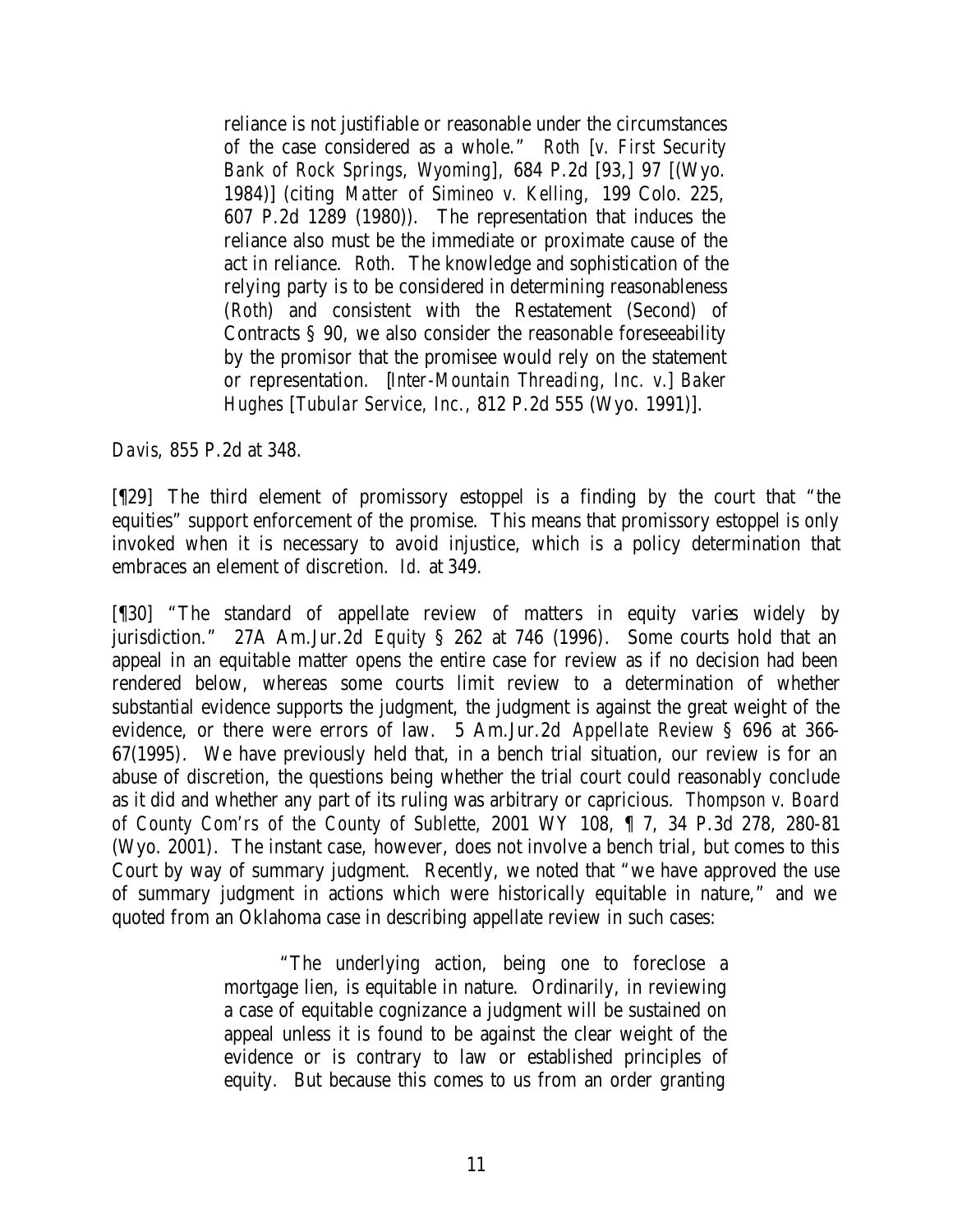summary judgment the appellate standard of review is *de novo.*"

*McNeill Family Trust v. Centura Bank,* 2003 WY 2, ¶¶ 9-10, 60 P.3d 1277, 1282 (Wyo. 2003) (*quoting Abboud v. Abboud,* 2000 Ok Civ App 116, ¶ 4, 14 P.3d 569, ¶ 4 (Okla.Civ.App. 2000)). 6 We apply our traditional standards for review of a summary judgment. *See Hulse v. First Interstate Bank of Commerce–Gillette,* 994 P.2d 957, 958-59 (Wyo. 2000).

[¶31] The district court in the instant case did not grant summary judgment to Wells Fargo on the promissory estoppel claim because "the equities" demanded it. Rather, the district court found neither a clear and definite promise nor reasonable detrimental reliance. In that regard, we find the undisputed material facts of this case indistinguishable from those of *Hulse.* Simply stated, statements made during the loan application process preparatory to the signing of long-term financing agreements do not constitute a clear and definite promise where the terms of the proposed agreement are not to be finally determined until a formal closing. "[T]he oral promise of a bank representative is not sufficient to support a claim of promissory estoppel where the statement did not specify the loan amount, interest rate, repayment schedule, or collateral." Id. at 959.<sup>7</sup> The court may not supply the missing terms to create an agreement. *Id.* (*quoting Doud v. First Interstate Bank of Gillette,* 769 P.2d 927, 928-29 (Wyo. 1989)).

[¶32] Our conclusion that the district court correctly found that the Birts had failed to establish the first element of promissory estoppel obviates any need to analyze the second element. We will, however, briefly note our holding in *Davis*, 855 P.2d at 348, that "detriment in reasonable reliance is closely tied to the existence of a clear and definite agreement. A reasonable person does not rely to his or her detriment on an oral agreement unless it is sufficiently clear and definite as to induce him or her to act." Here, not only did the Birts know that the final terms of the proposed loan had not been determined, they also knew that no loan commitment letter had been issued by Wells Fargo. Reliance on an

 6

Although it is sometimes said that appellate review of proceedings in equity is de novo, in this context "de novo" generally refers to the absence of deference to the factual findings of the lower court rather than to trial de novo; the reviewing court may not try the case anew, but rather is limited to the record transmitted from the trial court.

<sup>5</sup> Am.Jur.2d, *supra*, § 696 at 367.

 $7$  As discussed earlier herein, it is true that the September 12, 2000, Truth-in-Lending disclosure documents did contain the details of the proposed loan. But it is also true that the Birts knew these were "just numbers plugged in" and that a formal closing would be required to consummate the loan. Just as these governmentally required disclosures do not form the basis of an express or implied contract, neither do they constitute the promise necessary to establish promissory estoppel.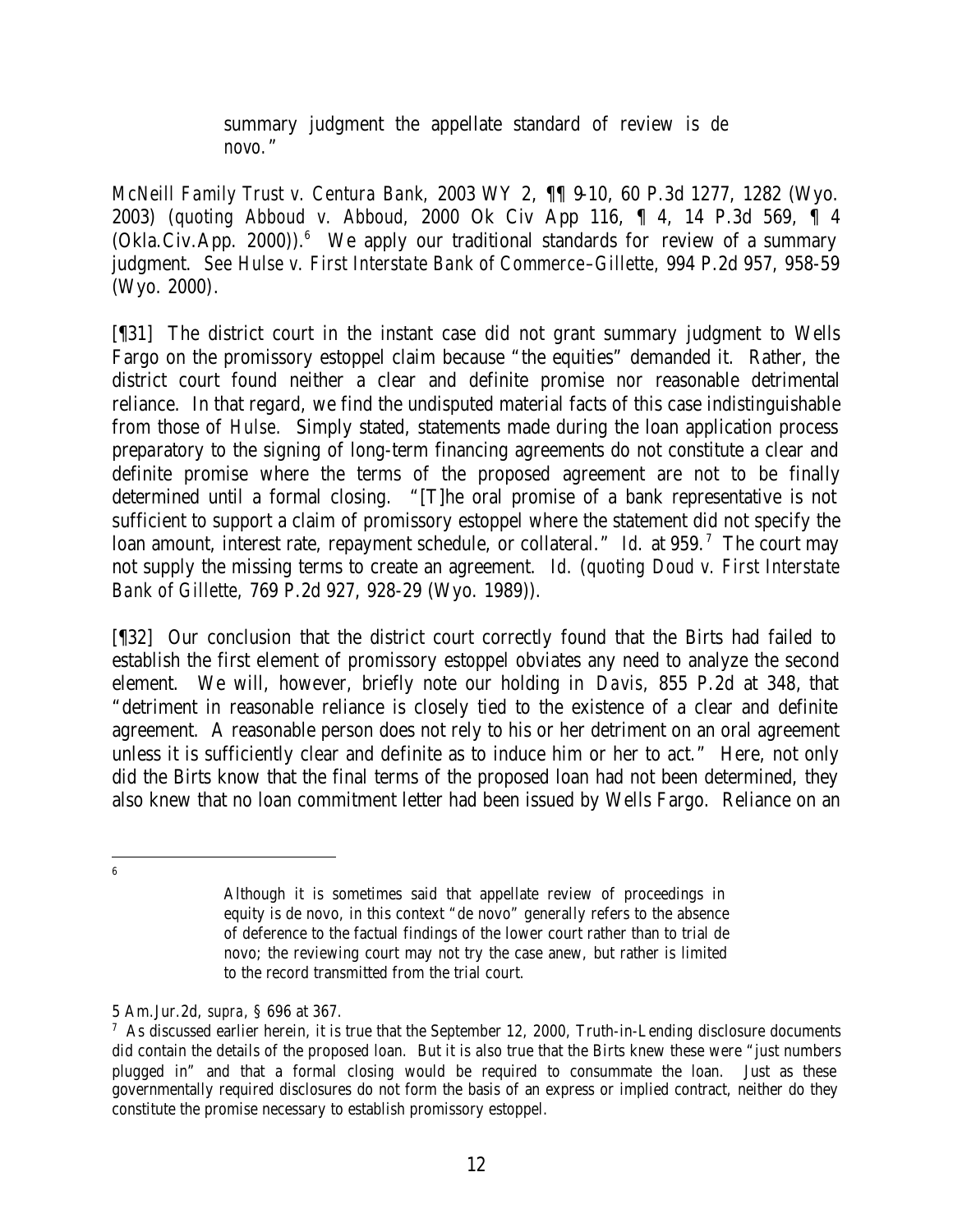indefinite promise is unreasonable for the same reason that courts cannot enforce such a promise—the terms remain to be determined.

[¶33] The district court's grant of summary judgment to Wells Fargo on the Birts' claim of promissory estoppel is affirmed.

# **EQUITABLE ESTOPPEL**

[¶34] "'Equitable estoppel is the effect of the voluntary conduct of a party whereby he is absolutely precluded from asserting rights which might otherwise have existed as against another person who has in good faith relied upon such conduct and has been led thereby to change his position for the worse.'" *Snake River Brewing Co., Inc. v. Town of Jackson,*  2002 WY 11, ¶ 28, 39 P.3d 397, 407-08 (Wyo. 2002) (*quoting State Farm Mut. Auto. Ins. Co. v. Petsch*, 261 F.2d 331, 335  $(10<sup>th</sup>$  Cir. 1958). "Equitable estoppel arises only when a party, by acts, conduct, or acquiescence causes another to change his position." *Roth v. First Sec. Bank of Rock Springs, Wyo.,* 684 P.2d 93, 96 (Wyo. 1984). The elements of equitable estoppel are a lack of knowledge, reliance in good faith, and action or inaction that results in an injury. *Id.* Equitable estoppel is similar to promissory estoppel, but equitable estoppel is a tort doctrine that requires proof of misrepresentation. *B & W Glass, Inc.,* 829 P.2d at 813. In *Davis,* 855 P.2d at 348, we expanded upon the similarities between these two doctrines:

> The doctrines of promissory estoppel and equitable estoppel are closely related and, as we impliedly recognized in [*Inter-Mountain Threading, Inc. v.*] *Baker Hughes [Tubular Serv., Inc.*, 812 P.2d 555 (Wyo.1991)], they often have been invoked together and interchangeably, without the benefit of clear distinction. *Baker Hughes. See also Roth v. First Sec. Bank of Rock Springs, Wyo.,* 684 P.2d 93 (Wyo.1984). Reasonable reliance is an element common to both of these doctrines. *Baker Hughes.* Thus, we find that equitable estoppel cases are cited in promissory estoppel cases with respect to this common element. In Wyoming, these doctrines most often have been presented in the context of preliminary negotiations for commercial agreements.

[¶35] Several pages of the Birts' appellate brief are dedicated to a detailed expostulation of the conduct of Gibbs that they feel substantiates their equitable estoppel claim: Gibbs claimed to be an expert in processing loans, so the Birts, lacking sophistication in such matters, placed their faith and trust in him; Gibbs recognized problems with the Birts' credit history as early as April 2000, yet he informed the Birts that their credit record was not a problem; Gibbs failed to tell the Birts that their pre-qualification was valid for only thirty days; Gibbs told the Birts that Mr. Birt's employment change would allow for an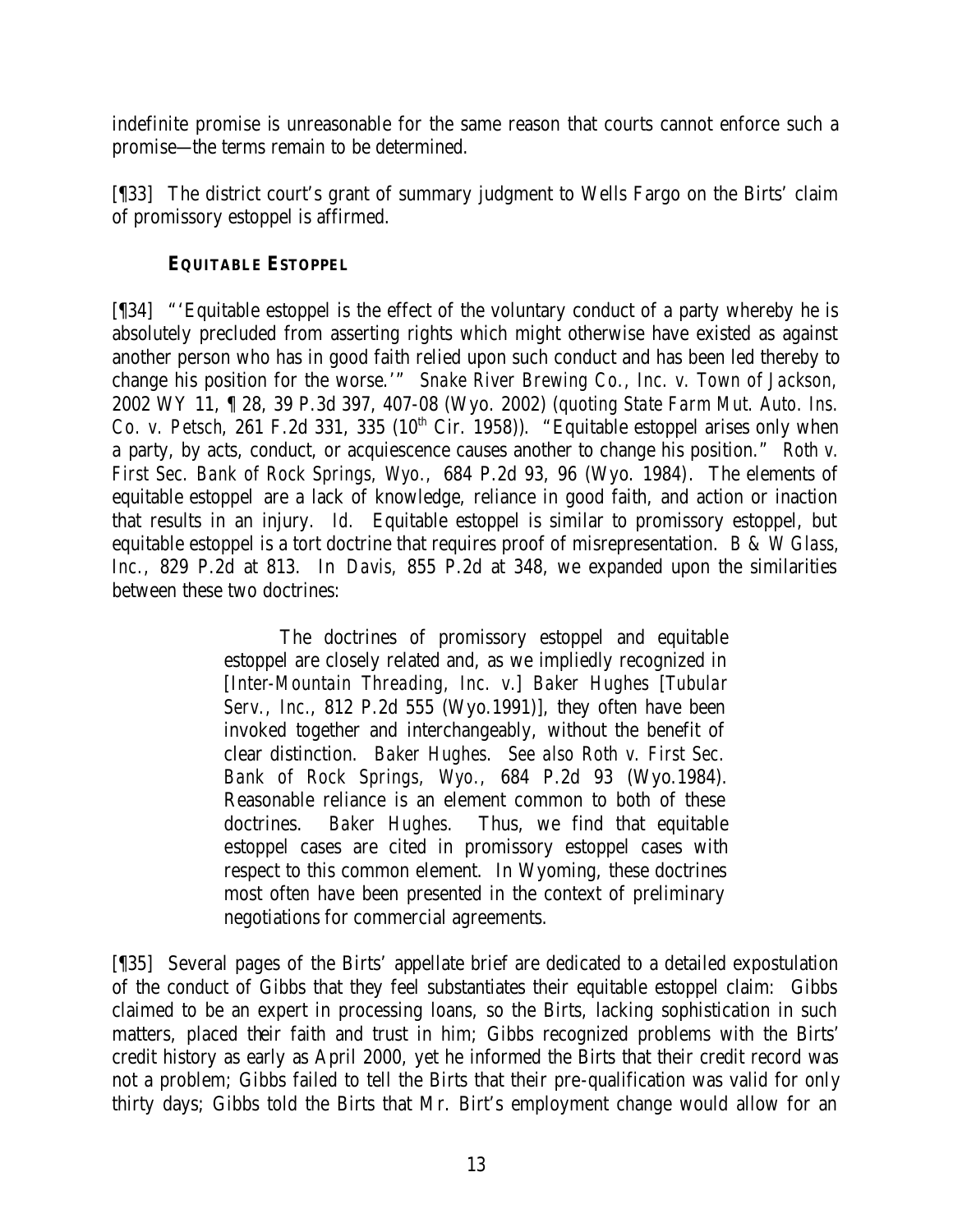even higher loan amount; Gibbs did not inform the Birts when in August 2000 he identified additional credit problems that would necessitate a higher interest rate; despite these mounting problems, Gibbs continued to encourage the Birts to move forward with their project, including bidding plans, a construction loan, a survey and an appraisal; Gibbs represented both to the Birts and to Carter Brothers, as late as mid-September 2000, that a loan commitment letter imminently would follow; Gibbs constantly reassured the Birts that their loan would be approved even though he had numerous opportunities to correct this misrepresentation; and Gibbs failed to inform the Birts that plans, specifications and an appraisal had to be supplied to Wells Fargo. The Birts feel particularly aggrieved by this last-mentioned omission because it was their supposed failure to deliver those items to Wells Fargo that became the basis for Wells Fargo's primary contract defense. As a result of Gibbs' alleged misconduct, the Birts claim they were damaged by incurring fees for an architect, an appraisal, and a survey.

[¶36] Wells Fargo contends in response that any reliance by the Birts was unreasonable because: Gibbs made numerous requests of the Birts for the plans and specifications so an appraisal could be ordered; no loan amount was ever established; the Birts were experienced, having been through two previous house purchases; the Birts were aware of their negative credit history and the likelihood of the need for sub-prime financing with a higher interest rate; it was the Birts' own conduct after the first credit report that caused the negative entries in the second credit report; and most of the Birts' "reliance damages" were incurred before they received the disclosure documents.

[¶37] The district court granted summary judgment to Wells Fargo on the Birts' equitable estoppel claim on two bases. First, citing *Crosby v. Strahan's Estate,* 78 Wyo. 302, 324 P.2d 492 (1958), the district court found that the Birts had not alleged, and the record did not support, a finding of the fraud estoppel is meant to prevent. And second, citing to *McCarty v. Piedmont Mut. Ins. Co.,* 81 S.C. 152, 62 S.E. 1 (1908), the district court held that "a mere declaration of intention to do something in the future with respect to a contract not in existence cannot be the basis of an estoppel to assert a condition of the subsequently executed contract."

[¶38] In regard to the district court's conclusion that sufficient evidence of fraud did not exist in the record, it is true that we have identified the purpose of equitable estoppel as being "to prevent fraud, actual or constructive . . .." *Squaw Mountain Cattle Co. v. Bowen,* 804 P.2d 1292, 1297 (Wyo. 1991). We have also said that the doctrine is to be applied to prevent injury arising from actions or declarations acted on in good faith and to promote the end of justice, where it would be inequitable not to do so, which is a standard less than actual fraud. *Id.*; *Garlach v. Tuttle,* 705 P.2d 828, 829 (Wyo. 1985). Equitable estoppel may apply whether the actor "intentionally or through culpable negligence induces another to believe that certain facts exist . . .." *Thompson,* 2001 WY 108, ¶ 11, 34 P.3d at 281. In addition, it is immaterial whether the conduct falsely misrepresented the situation or fraudulently concealed the truth. *Bauer v. State ex rel. Wyoming Worker's*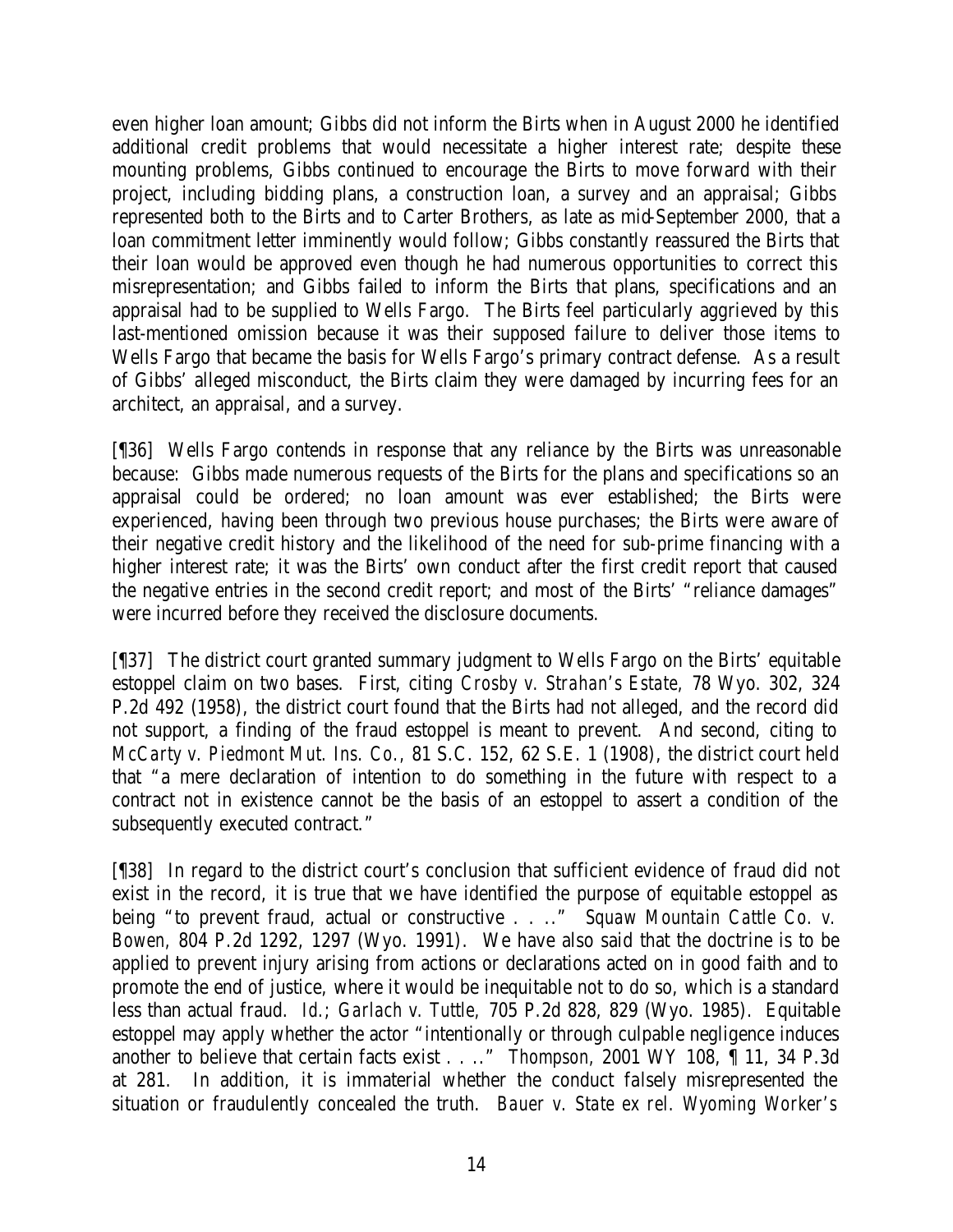*Compensation Div.,* 695 P.2d 1048, 1051 (Wyo. 1985). While both "intentionally" and "through culpable negligence" suggest a state of mind beyond mere negligence, neither suggests the level of specific intent required to prove actual fraud. $8$  Instead, equitable estoppel is designed to combat not just actual fraud, but also constructive fraud, which "consist[s] of all acts, omissions, and concealments involving breaches of a legal or equitable duty resulting in damage to another, and exists where such conduct, although not actually fraudulent, ought to be so treated when it has the same consequence and legal effects." *In re Borton's Estate,* 393 P.2d 808, 812 (Wyo. 1964).

[¶39] As to the district court's second rationale for granting summary judgment to Wells Fargo on this issue, we conclude that the principles enunciated in *McCarty* do apply indirectly to the facts of the instant case. In *McCarty*, a homeowner, prior to purchasing insurance, told the insurer's agent that he intended to place a small mortgage on the premises. The agent assured the homeowner that this would make no difference under the policy. Some months after purchasing the insurance, the homeowner, without further consent from the insurer, did grant such a mortgage. Later, when the premises were destroyed by fire, the insurer refused to indemnify the homeowner for his loss because the policy forbade mortgaging the property without the insurer's consent. *McCarty*, 62 S.E. at 1. The specific holding of *McCarty* was that the agent's prior representations to the contrary did not estop the insurer from raising the policy term as a defense to the homeowner's claim. *Id.* at 2. In reaching this conclusion, the South Carolina Supreme Court emphasized two principles: (1) "estoppel by misrepresentation" must involve misrepresentation of a past or existing fact and "'cannot arise from a promise as to future action with respect to a right to be acquired upon an agreement not yet made;'" and (2) the insurance policy dictated the terms of the parties' contract. *Id.* (*quoting Union Mut. Life Ins. Co. v. Mowry*, 96 U.S. 544, 546, 24 L.Ed. 674 (1877)). In other words, once the written contract of insurance was executed, its terms prevailed over prior representations of the agent. Stated in the reverse, the agent's prior representations did not estop the insurer from enforcing the policy term.<sup>9</sup>

[¶40] *McCarty* cannot be applied directly to the case at hand because Wells Fargo and the Birts never reached final agreement. Therefore, Wells Fargo is not arguing to enforce a contract term in the face of the Birts' argument that it should be estopped from doing so. Rather, and we assume that this is the context in which the district court applied *McCarty*, Gibbs' alleged representations to the contrary notwithstanding, Wells Fargo is not estopped from asserting its right not to contract with the Birts unless and until the Birts had met all

<sup>8</sup> Although not in this context, we have defined "intentionally" as meaning "purposefully." *Cullin v. State,*  565 P.2d 445, 451 (Wyo. 1977). In the worker's compensation context, we have defined "culpable negligence" as "willful and serious misconduct." *Brebaugh v. Hales,* 788 P.2d 1128, 1136 (Wyo. 1990). The distinguishing feature of fraud is that it requires that the party made false representations with intent to induce action by another. *Richey v. Patrick,* 904 P.2d 798, 801-02 (Wyo. 1995).

<sup>&</sup>lt;sup>9</sup> See Verschoor v. Mountain West Farm Bureau Mut. Ins. Co., 907 P.2d 1293, 1298 (Wyo. 1995), for the proposition that estoppel "will not operate to create additional coverage in an existing contract of insurance."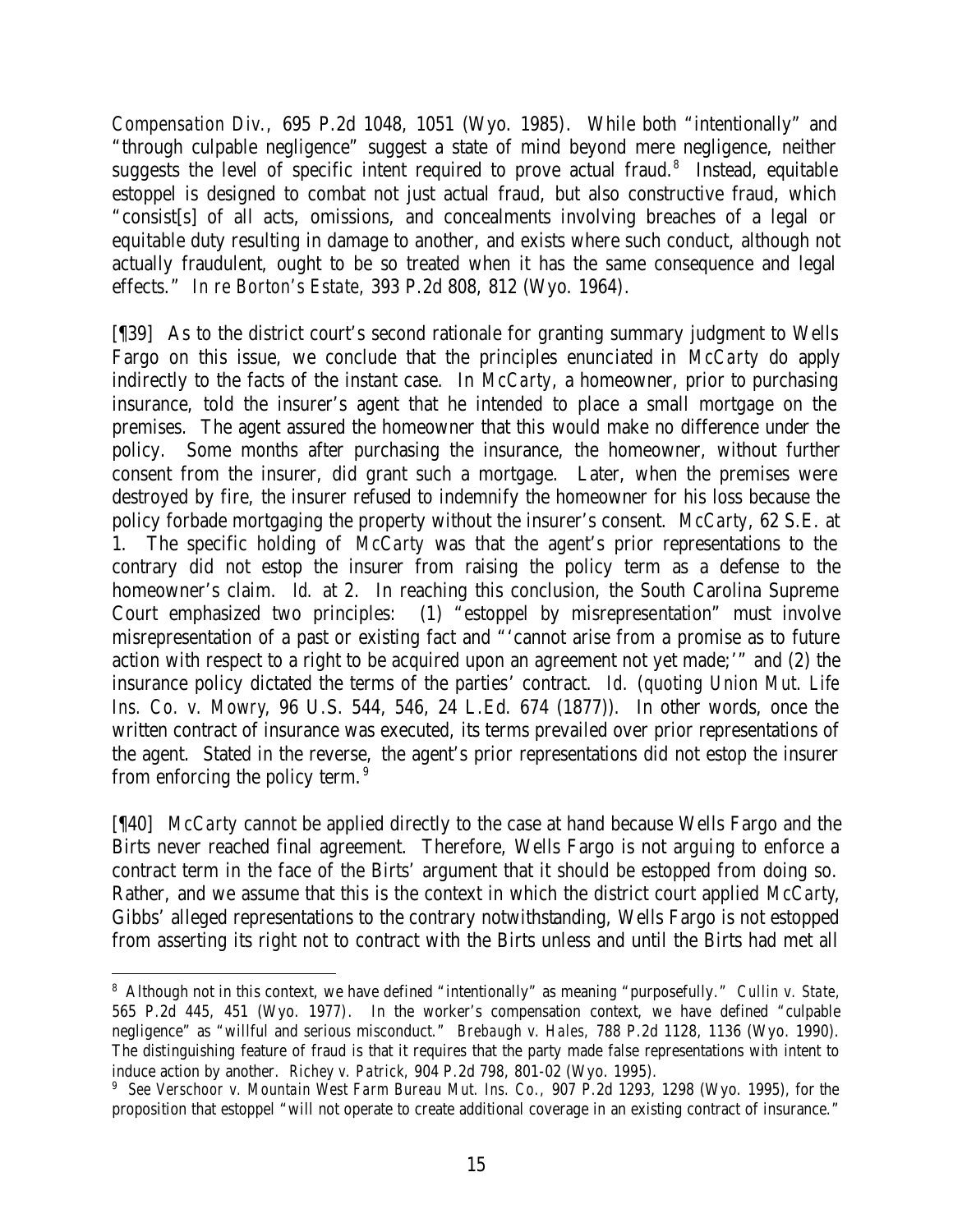of Wells Fargo's requirements, including production of plans and specifications for an appraisal.

[¶41] We will affirm the summary judgment granted to Wells Fargo on the equitable estoppel claim because the essence of the district court's decision is correct. Wells Fargo's conduct, even if true as alleged, did not perpetuate a "fraud" or create the level of injustice that the doctrine is meant to remedy. That is because, even without Gibbs' allegedly poor advice, the loan application would not have been approved under the contemplated terms. The failure of the loan application in that respect resulted primarily from the Birts' poor credit rating, which rating continued to deteriorate during the application process due to the Birts' continued poor debt management.<sup>10</sup> It is well established that he who seeks equity must do so with "clean hands." *Dewey v. Wentland,* 2002 WY 2, ¶ 37, 38 P.3d 402, 416 (Wyo. 2002); *Hammond v. Hammond,* 14 P.3d 199, 203 (Wyo. 2000). In other words, the Birts may not rely upon equitable estoppel to compel Wells Fargo to consummate a loan where, first, the Birts cannot be said to have relied reasonably on Gibbs' assurances that the loan would be forthcoming, and second, failure of the loan application was largely due to the Birts' own financial difficulties.

#### **NEGLIGENT MISREPRESENTATION**

[¶42] In their complaint, the Birts allege that, from April to October 2000, Wells Fargo negligently misrepresented to them that their loan application would be approved.<sup>11</sup>

(2) Except as stated in Subsection (3), the liability stated in Subsection (1) is limited to loss suffered

<sup>&</sup>lt;sup>10</sup> The Birts' credit rating was lower in August 2000 than it had been in April 2000. The poor credit rating was the result of the number of unpaid and delinquent accounts, the length of time delinquencies existed, the proportion of balance to limit on revolving accounts, and amounts past due.

<sup>&</sup>lt;sup>11</sup> Restatement (Second) of Torts § 552 at 126-27 (1977) reads as follows:

<sup>(1)</sup> One who, in the course of his business, profession or employment, or in any other transaction in which he has a pecuniary interest, supplies false information for the guidance of others in their business transactions, is subject to liability for pecuniary loss caused to them by their justifiable reliance upon the information, if he fails to exercise reasonable care or competence in obtaining or communicating the information.

<sup>(</sup>a) by the person or one of a limited group of persons for whose benefit and guidance he intends to supply the information or knows that the recipient intends to supply it; and

<sup>(</sup>b) through reliance upon it in a transaction that he intends the information to influence or knows that the recipient so intends or in a substantially similar transaction.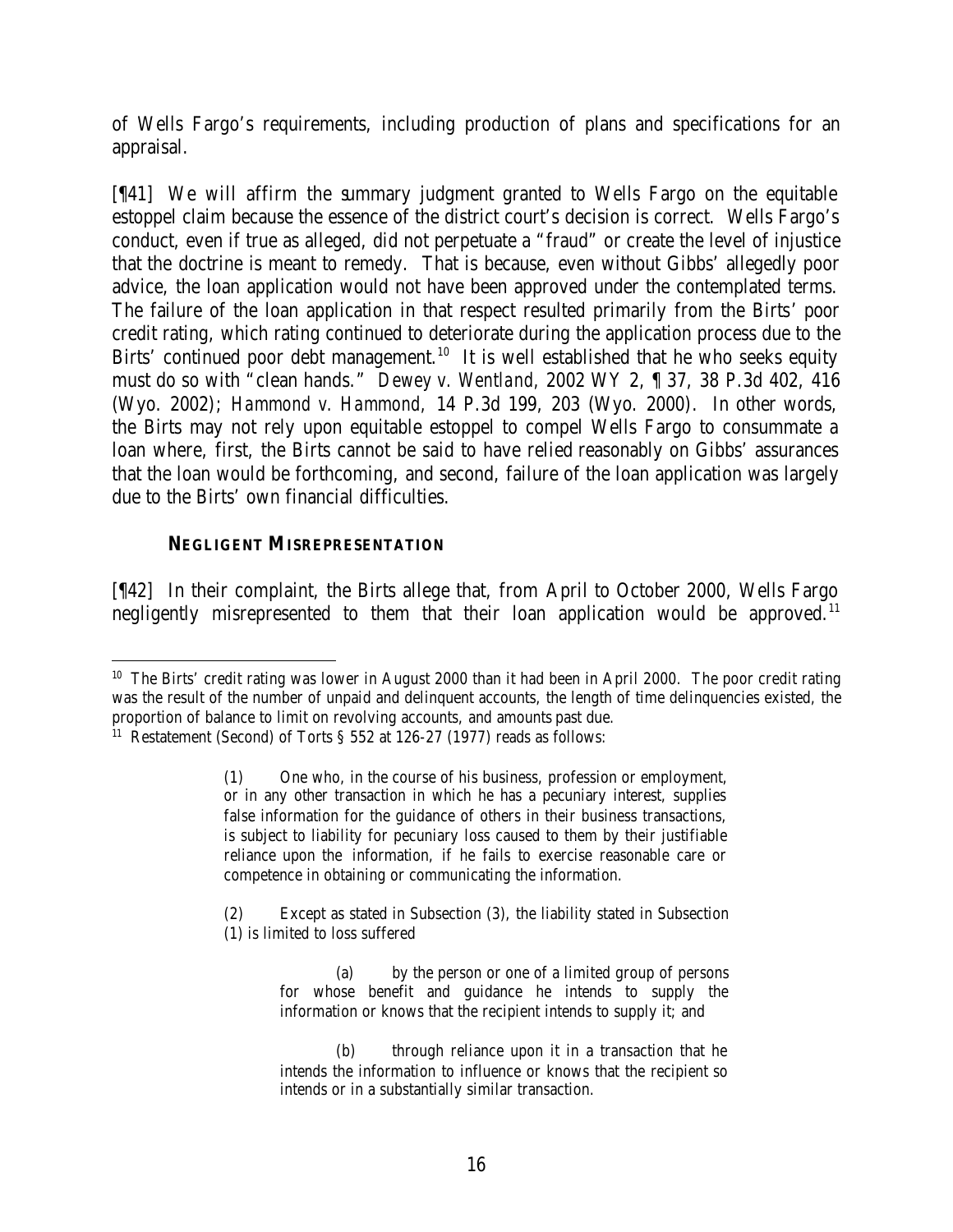Perhaps the best way to discuss the tort of negligent misrepresentation is first to compare it to fraud:

> Intentional misrepresentation and negligent misrepresentation share common elements. Intentional misrepresentation (fraud) is established when the following elements are proven: "(1) the defendant made a false representation intended to induce action by the plaintiff; (2) the plaintiff reasonably believed the representation to be true; and (3) the plaintiff relied on the false representation and suffered damages." *Sundown, Inc. v. Pearson Real Estate Company, Inc.,* 8 P.3d 324, 330 (Wyo.2000). Intentional misrepresentation must be established by clear and convincing evidence. *Id.* Quite similarly, a plaintiff in a claim for negligent misrepresentation must show:

> > "One who, in the course of his business, profession or employment, or in any other transaction in which he has a pecuniary interest, supplies false information for the guidance of others in their business transactions, is subject to liability for pecuniary loss caused to them by their justifiable reliance upon the information, if he fails to exercise reasonable care or competence in obtaining or communicating the information."

*Hulse v. First American Title Company of Crook County,* 2001 WY 95, ¶ 52, 33 P.3d 122, ¶ 52 (Wyo.2001) (quoting *Richey v. Patrick,* 904 P.2d 798, 802 (Wyo.1995)). A fundamental difference between the two causes of action is, a plaintiff need only prove negligent misrepresentation by a preponderance of the evidence, not unlike any other plaintiff in any other action sounding in negligence, while a plaintiff must prove intentional misrepresentation by clear and convincing evidence. *Verschoor v. Mountain West Farm Bureau Mutual Insurance Company,* 907 P.2d 1293, 1299 (Wyo.1995).

*Dewey,* 2002 WY 2, ¶ 10, 38 P.3d at 409-10.

<sup>(3)</sup> The liability of one who is under a public duty to give the information extends to loss suffered by any of the class of persons for whose benefit the duty is created, in any of the transactions in which it is intended to protect them.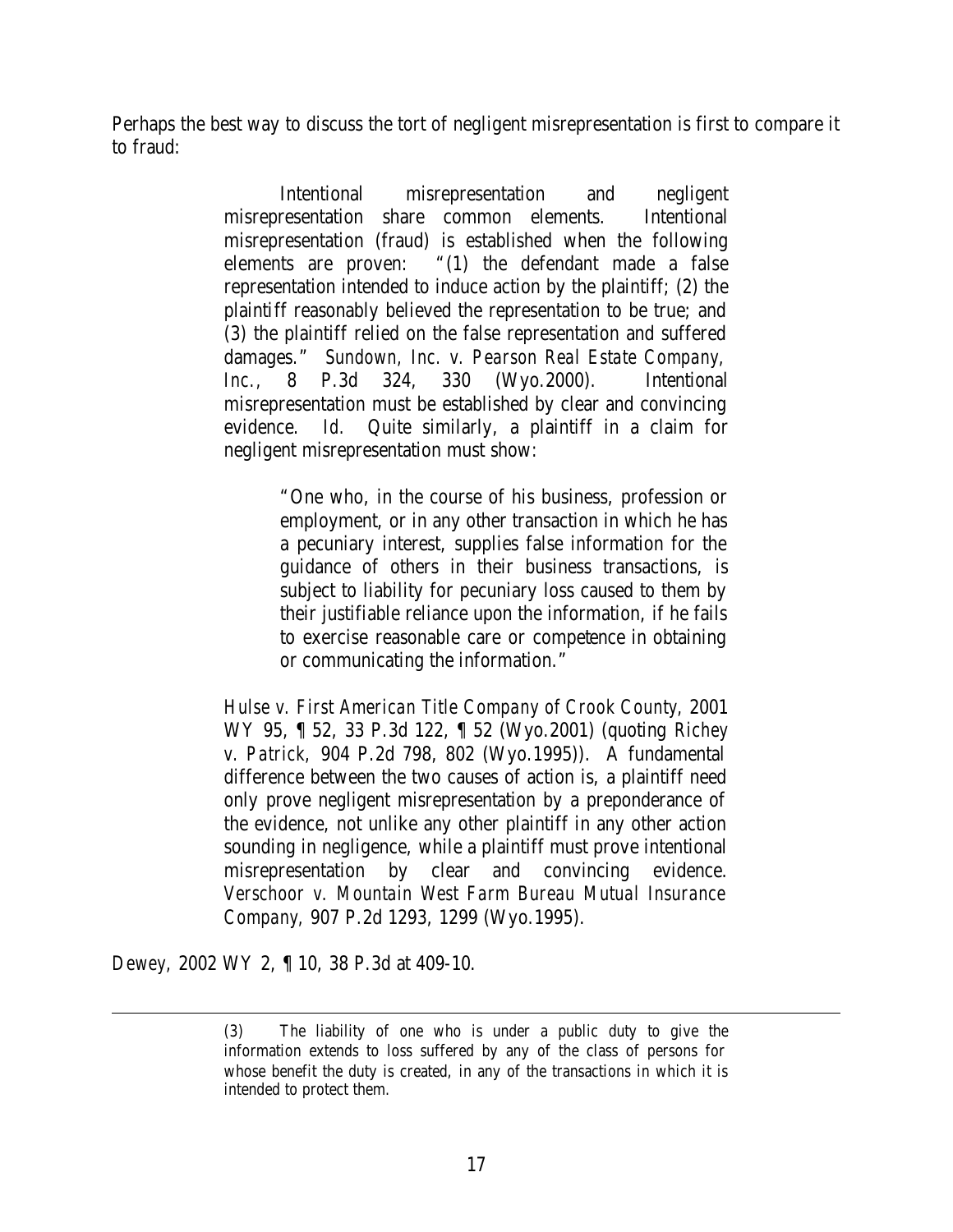[¶43] Similarly, negligent misrepresentation must be distinguished from the tort of nondisclosure, as described by Restatement (Second) of Torts § 551 (1977).<sup>12</sup> "<sup>A</sup> nondisclosure of information cannot support a claim for misrepresentation; since nothing has been represented, an essential element of the claim is missing." *Richey v. Patrick*, 904 P.2d 798, 802 (Wyo. 1995). This distinction is important in the instant case because, although the Birts briefed and argued non-disclosure in their appeal, they did not allege it in their complaint nor was it ruled upon by the district court. Consequently, nondisclosure as a separate tort is not properly before this Court.

[¶44] Analysis of the negligent misrepresentation cause of action is made difficult by the fact that the Birts' argument focuses almost entirely on non-disclosure. We can, however,

(2) One party to a business transaction is under a duty to exercise reasonable care to disclose to the other before the transaction is consummated,

> (a) matters known to him that the other is entitled to know because of a fiduciary or other similar relation of trust and confidence between them; and

(b) matters known to him that he knows to be necessary to prevent his partial or ambiguous statement of the facts from being misleading; and

(c) subsequently acquired information that he knows will make untrue or misleading a previous representation that when made was true or believed to be so; and

(d) the falsity of a representation not made with the expectation that it would be acted upon, if he subsequently learns that the other is about to act in reliance upon it in a transaction with him; and

(e) facts basic to the transaction, if he knows that the other is about to enter into it under a mistake as to them, and that the other, because of the relationship between them, the customs of the trade or other objective circumstances, would reasonably expect a disclosure of those facts.

<sup>12</sup> Restatement (Second) of Torts, *supra*, § 551 at 119 reads as follows:

<sup>(1)</sup> One who fails to disclose to another a fact that he knows may justifiably induce the other to act or refrain from acting in a business transaction is subject to the same liability to the other as though he had represented the nonexistence of the matter that he has failed to disclose, if, but only if, he is under a duty to the other to exercise reasonable care to disclose the matter in question.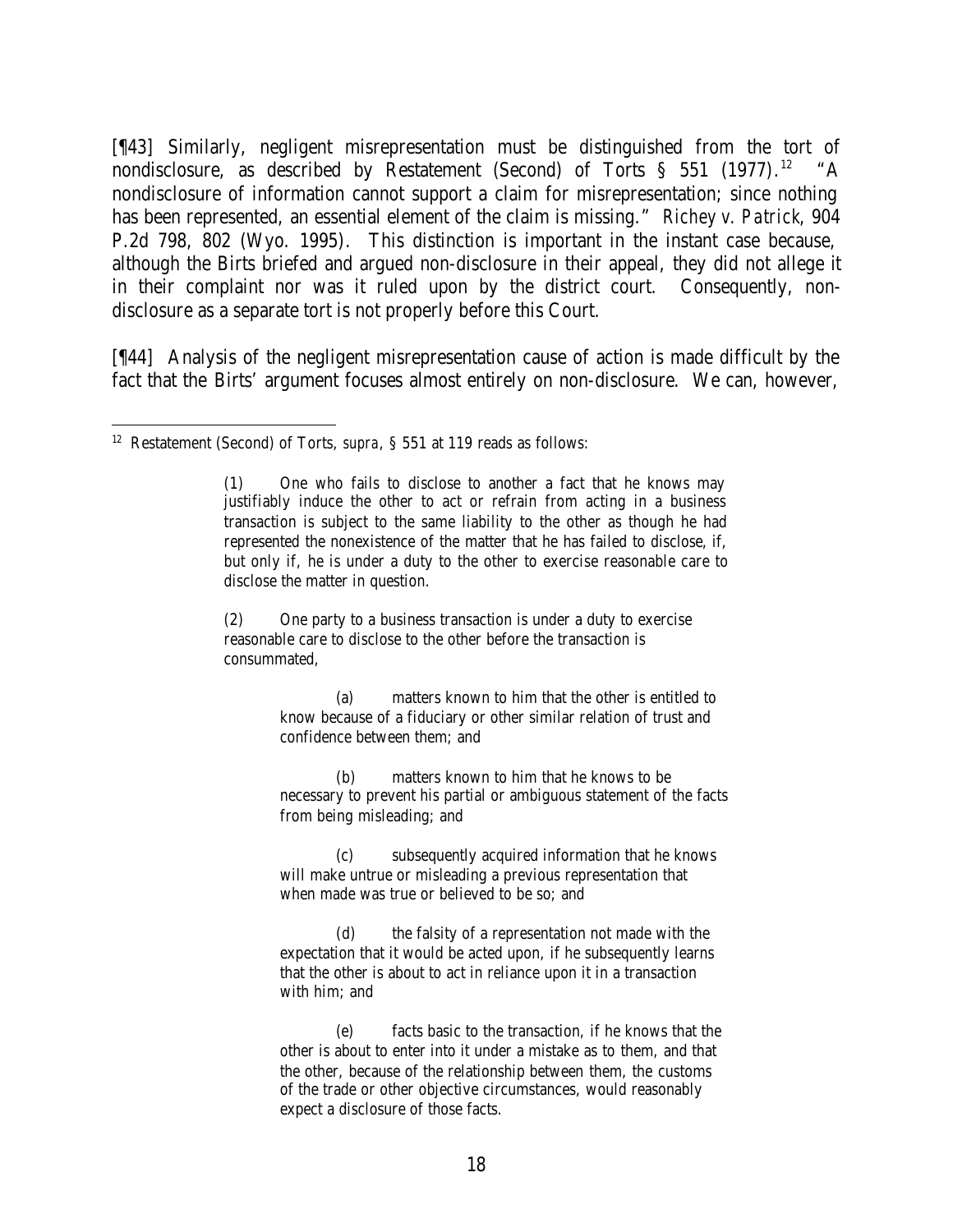glean from their arguments several points properly within the realm of alleged negligent misrepresentation. Those include allegations that: Gibbs told the Birts they could afford an architect; Gibbs told the Birts that Mr. Birt's employment change would not negatively affect the loan application; Gibbs instructed the Birts to "forge on" with the construction contract; Gibbs advised the Birts to deed their property over to Carter Brothers for construction purposes; and Gibbs informed the Birts that there should be no trouble acquiring a loan in a sufficient amount.

[¶45] Wells Fargo's response to these contentions is first and foremost that the Birts cannot identify any false information supplied by Wells Fargo that would rise to the level of negligent misrepresentation. Secondarily, Wells Fargo contends that, had the Birts provided the plans and specifications as requested, a loan amount may have been determined and the loan may have been made. In other words, any loss suffered by the Birts was caused by their own inaction.

[¶46] The district court granted summary judgment to Wells Fargo on the issue of negligent misrepresentation, with the following explanation:

> The Birts use this theory as a back up to their contention that the bank promised to lend money. A failed promise cannot be converted into a viable theory by virtue of the doctrine of negligent misrepresentation. Negligent misrepresentation requires that the wrongdoer have a pecuniary interest in the matter and supply false information for the guidance of others in their business transactions. It involves situations in which one enterprise provides information to another enterprise that in turn predicates a decision upon the information. None of the examples in Restatement (Second) of Torts § 552 embody the reach for which the Birts argue. Moreover, a good faith mistake doesn't trigger this tort. This record provides no basis to allow negligent misrepresentation to go forward.

[¶47] We will affirm the summary judgment entered in favor of Wells Fargo. The gist of the district court's reasoning, which is correct, is that negligent misrepresentation does not apply to misrepresentations of future intent or to statements of opinion. The tort of negligent misrepresentation, as defined by Restatement (Second) of Torts*, supra*, § 552, applies only to misrepresentations of facts. *Sain v. Cedar Rapids Community School Dist.,*  626 N.W.2d 115, 127 (Iowa 2001); *Bittel v. Farm Credit Services of Cent. Kansas,* 265 Kan. 651, 962 P.2d 491, 500-01 (1998). Indeed, the extension of negligent misrepresentation to situations involving future intentions would "'endow every breach of contract with a potential tort claim for negligent promise.'" *Wilkinson v. Shoney's, Inc.,*  269 Kan. 194, 4 P.3d 1149, 1167 (2000) (*quoting Eckholt v. American Business*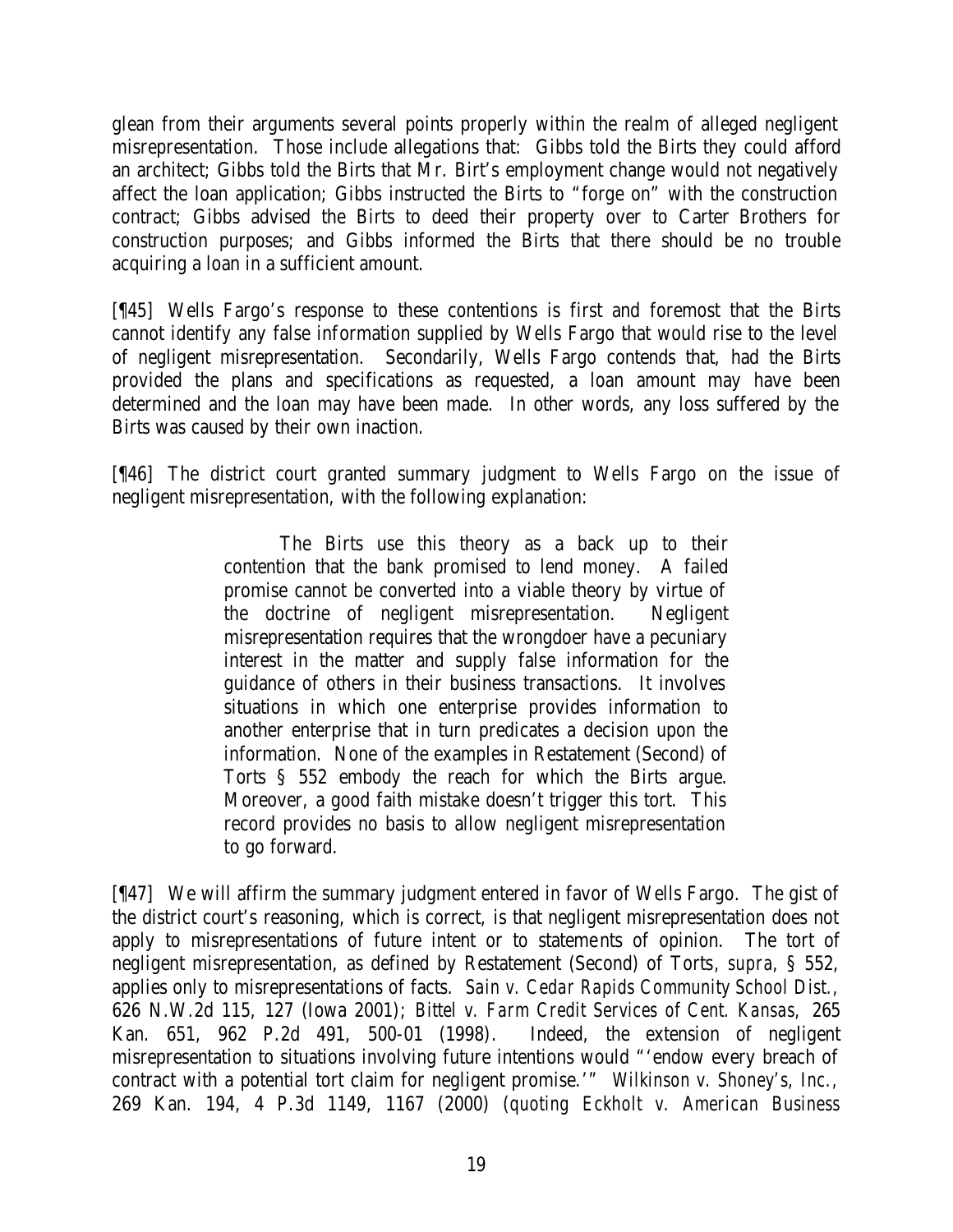*Information, Inc.,* 873 F.Supp. 521, 532 (D.Kan. 1994)). The question of whether the alleged misrepresentation was one of present fact or of opinion or of future intention is a question of law. *Wilkinson,* 4 P.3d at 1165; *Bittel,* 962 P.2d at 501. 13

[¶48] The undisputed facts of this case do not support a cause of action for negligent misrepresentation because Gibbs' alleged misrepresentations may all be characterized as statements of his opinion as to the progress of the loan or statements as to his expectation that the loan would be made. The gravamen of the Birts' claim is an allegation of just the sort of "negligent promise" to which the cause of action should not be extended.

### **NEGLIGENCE**

[¶49] There are four elements to a negligence cause of action: (1) the defendant owed the plaintiff a duty to conform to a specified standard of care; (2) the defendant breached the duty of care; (3) the defendant's breach of the duty of care proximately caused injury to the plaintiff; and (4) the injury sustained by the plaintiff is compensable by money damages. *Valance v. VI-Doug, Inc.,* 2002 WY 113, ¶ 8, 50 P.3d 697, 701 (Wyo. 2002). Whether a duty exists is a question of law for the court. *Id.* However, when the question of duty depends upon the initial determination of certain basic facts, that initial determination is a question of fact for the fact-finder. *Id.*

[¶50] Professor Burman has identified four types of negligence claims in lender liability cases: negligent misrepresentation, negligent advising, negligent lending, and negligent breach of contract. John M. Burman, *Lender Liability in Wyoming,* XXVI Land & Water L. Rev. 707, 742 (1991). We have already concluded that there was no contract between Wells Fargo and the Birts, so the fourth-listed claim is not available. Likewise, we have also concluded that a cause of action for negligent misrepresentation does not lie under the circumstances of this case. Negligent lending, which presupposes a consummated loan, has not been alleged by the Birts nor has it yet been adopted in Wyoming. *See* Burman, *supra*, XXVI Land & Water L. Rev. at 745. The remaining claim, for negligent advising, has been described as follows:

 <sup>13</sup> In an appropriate case, and where adopted, Restatement (Second) of Torts, *supra*, § 530 at 64 describes the tort of "misrepresentation of intention":

<sup>(1)</sup> A representation of the maker's own intention to do or not to do a particular thing is fraudulent if he does not have that intention.

<sup>(2)</sup> A representation of the intention of a third person is fraudulent under the conditions stated in § 526.

It seems logically impossible for a cause of action under Restatement (Second) of Torts, *supra*, § 530 to be based upon a negligent misrepresentation. One either has a certain intent or one does not. *See Wilkinson,* 4 P.3d at 1166 and *Bittel*, 962 P.2d at 499. At any rate, Restatement (Second) of Torts, *supra*, § 530 and misrepresentation of intention has not been pled or argued in the present case.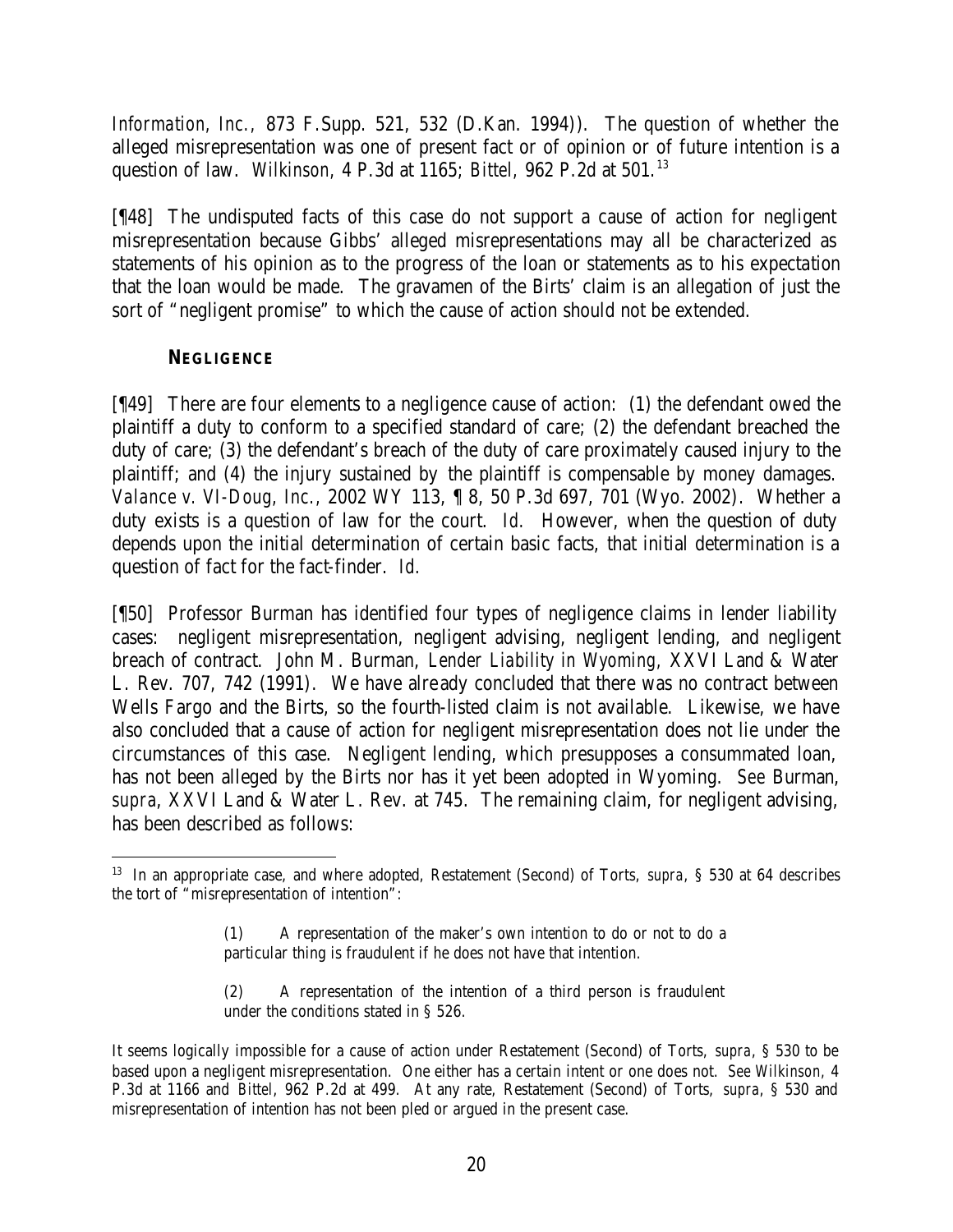One of the more recent developments in lender liability has been the recognition of a cause of action for negligent advising. As with all negligence actions, a claim for negligent advising is dependent upon the lender's having a duty to advise.

A lender's duty to advise a borrower may arise in two situations. First, under traditional negligence principles, a lender that gratuitously renders advice assumes an obligation to provide sound advice. Second, the existence of a special relationship between the lender and the borrower may give rise to an obligation to proffer advice; that advice, of course, must be sound. Unless the lender has or assumes a duty to give sound advice, the failure to render sound advice, or the failure to give any advice, is not actionable, provided the lender acts in good faith.

*Id.* at 743-44 (footnotes omitted). In addition to the two above-described situations, the duty to proffer sound advice may arise where the lender participates in a specialized field of lending, such as agricultural lending, and the standard of care in that field expects such lenders to render sound advice to borrowers. *Id*. Aside from these specialized situations, the relationship between a lender and borrower is simply that of creditor and debtor. *Martinez v. Associates Financial Services Co. of Colorado, Inc.,* 891 P.2d 785, 788 (Wyo. 1995).

[¶51] As with negligent misrepresentation, analysis of the negligence claim is made more difficult by the varying arguments presented by the Birts. In their complaint, they stated Wells Fargo's duty as "the duty to exercise the care and competence which the lender professes to have simply by engaging in the business of lending money." In their appellate brief, they cited Cappello and Komoroske, *Lender Liability* § 18.02 at 18-2 (Lexis 3d ed. 1999), for the similar proposition that "lenders are expected to exercise ordinary care in handling business." The Birts also characterize this duty as "the duty to exercise due care, in processing the Birts' loan application."<sup>14</sup>

[¶52] The Birts alleged in their complaint that Wells Fargo breached its duty to them by:

<sup>14</sup> Some courts have recognized a particular claim for negligence in processing loan applications. *See High v. McLean Financial Corp.,* 659 F.Supp. 1561, 1570 (D.D.C. 1987); *First Federal Sav. & Loan Ass'n of Hamilton v. Caudle,* 425 So.2d 1050, 1052 (Ala. 1982); *Jacques v. First Nat. Bank of Maryland,* 307 Md. 527, 515 A.2d 756, 762 (1986), *cert. denied*, 309 Md. 456, 524 A.2d 1234 (1987); and Burman, *supra*, XXVI Land and Water L. Rev. at 745 n.298.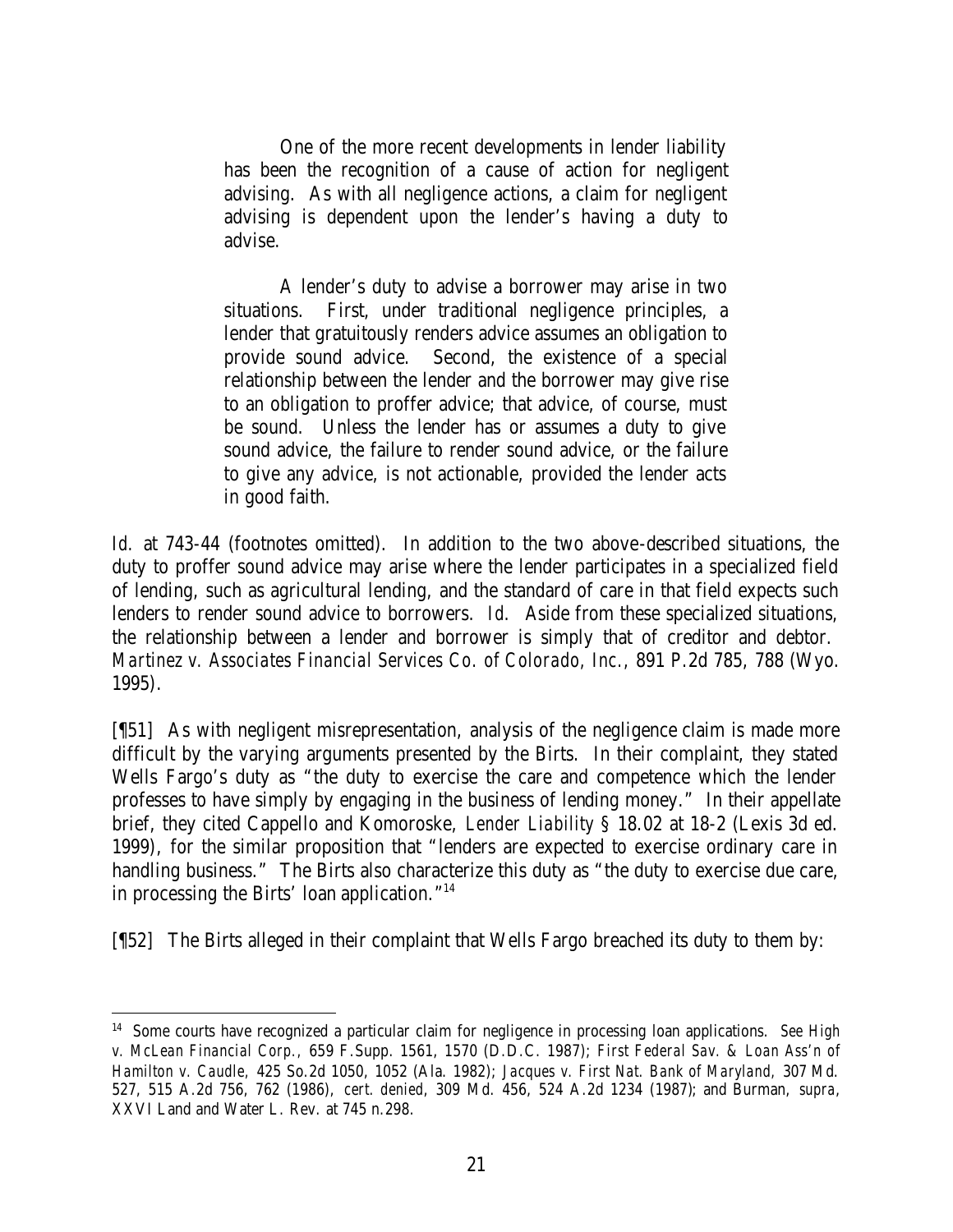(a) negligently inducing a false sense of security in a relationship with [Wells Fargo];

(b) negligently failing to advise and consult with [the Birts] concerning the status of their loan;

(c) negligently impairing [the Birts'] credit rating with excessively frequent credit inquiries;

(d) . . . failing to use and provide common loan knowledge concerning the consequences of a change of employment;

(e) negligently inducing confidence of [the Birts] in the lender's intentions to extend financing to [the Birts] beyond [Wells Fargo's] apparent knowledge.

[¶53] In the section of their appellate brief dealing with negligence, the Birts contend that Wells Fargo breached its duty in the following particulars:

1. Repetitive assurances that there were no problems with the loan application.

2. Voluntary and undisclosed conduct as a mortgage broker rather than a mortgage lender.

3. The haphazard pulling of credit reports.

[¶54] Wells Fargo contests the negligence claim by asserting that it owed no duty to the Birts upon which such a claim could be based. The district court granted summary judgment to Wells Fargo on the negligence claim on just that basis: "[t]o the extent that the negligence claim refers to deviation from banking standards, the claim must fail because of lack of duty owed to the Birts."

[¶55] We affirm the summary judgment granted to Wells Fargo on the negligence cause of action. Absent special circumstances, a lending institution and its customer are simply creditor and debtor. *Martinez,* 891 P.2d at 788. We have not to date recognized or adopted a general non-contractual duty that might be characterized as the duty of "a reasonably competent banker." *See Schuler v. Community First Nat. Bank,* 999 P.2d 1303, 1305 (Wyo. 2000). Furthermore, where the gravamen of a plaintiff's negligence claim is actually negligent misrepresentation, no separate cause of action sounding in negligence should lie. *See Standard Chartered PLC v. Price Waterhouse,* 190 Ariz. 6, 945 P.2d 317, 340-42 (1996) (auditor negligence claim was simply a negligent misrepresentation claim).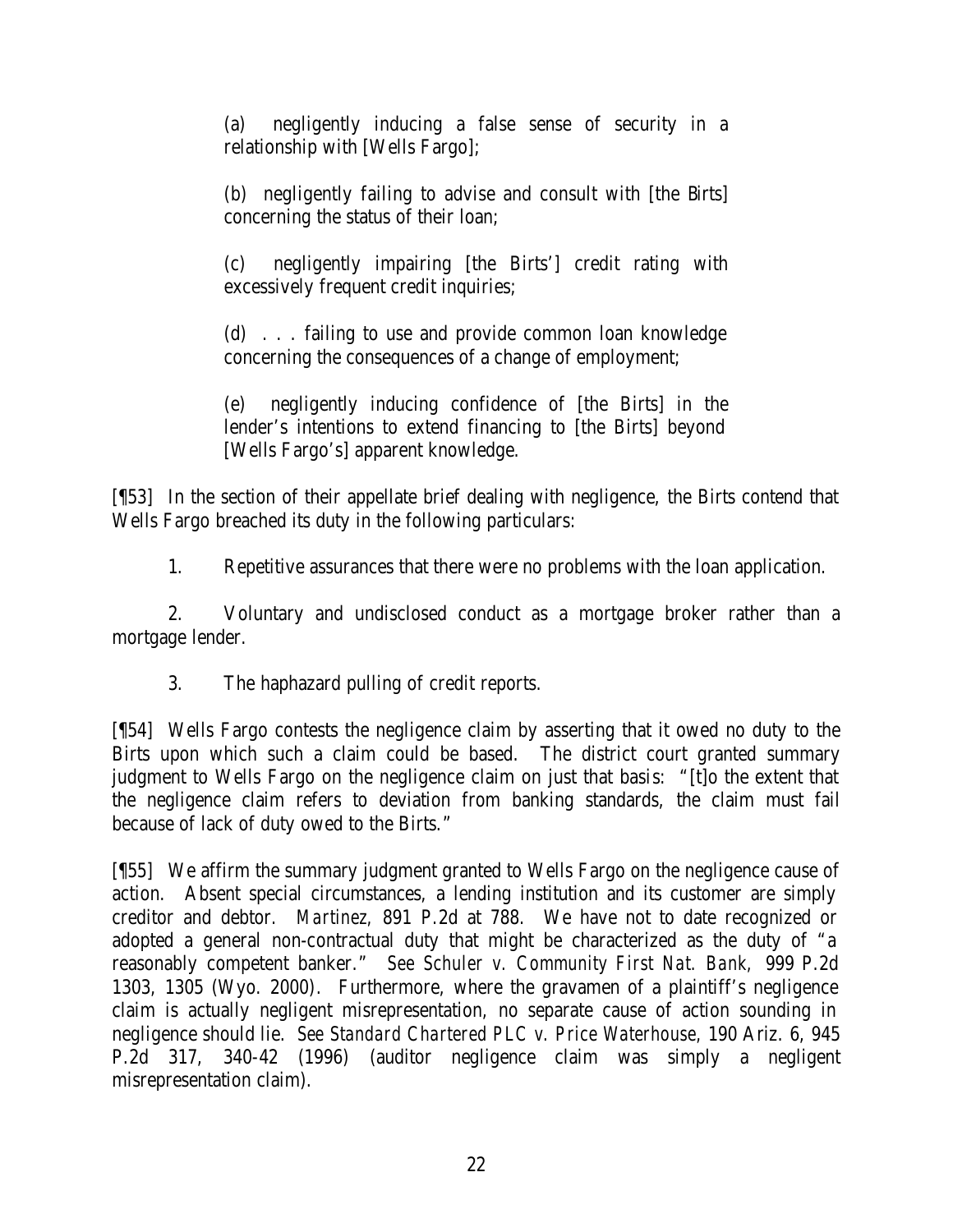[¶56] The instant case simply does not provide the appropriate avenue for extending liability to a lending institution in its relationship with a potential customer. Distinctions between the negligent advising cause of action Professor Burman describes and the instant case can readily be discerned. First, the instant case in no way represents the specialized type of lending that would impose additional duties on a lender. Burman, *supra,* XXVI Land & Water L. Rev. at 744-47. The loan process represented in this case was no more than the common mortgage-lending situation undertaken by lending institutions. In fact, the parties had not yet even entered into a debtor and creditor relationship. The Birts were simply prospective borrowers and Wells Fargo a prospective lender.

[¶57] Second, Professor Burman's article suggests that negligent advising on the part of a lender indicates that the lender has undertaken to offer the borrower advice on financial or business matters *other than the loan itself. Id.* at 743-45 (emphasis added). In the instant case, Gibbs did not undertake to offer financial or business advice to a borrower, he was merely trying to make a loan. Gibbs did nothing more than tell the Birts to continue to prepare for the prospective closing of a loan. The negligent advising cause of action described by Professor Burman applies when the lender voluntarily undertakes to offer financial or business advice. Here, the parties were in the negotiation phase of an armslength business transaction, and Gibbs merely made suggestions to further the purpose of those negotiations.

[¶58] Furthermore, a closer look at the case Professor Burman cites for the negligent advising cause of action suggests facts quite different from the ones now before us. In that case, the lending institution provided the borrower with a specific business plan to follow. *Production Credit Ass'n of West Cent. Wisconsin v. Vodak,* 150 Wis.2d 294, 441 N.W.2d 338, 342-43 (1989). In effect, the lender inserted itself into the borrower's business. As the Vodaks' creditor, the lending institution used its position essentially to dictate and control the Vodaks' business decisions. In that sense, the lender took on a role similar to that of a managing partner. The lender gave advice on the borrower's financial and business decisions and, by doing so, assumed an obligation to render sound advice. In *Vodak*, the lender acted as a financial advisor to a subservient borrower, and the borrower relied on the lender's advice. The negligent advising cause of action recognized in that case resulted from the lender inserting itself into the borrower's business, not from the lender's conduct in the loan application process.

[¶59] The instant case presents a much different scenario. The Birts were in the process of applying for a loan. Wells Fargo undertook no duty to advise the Birts outside of that process. At no time did Wells Fargo cross the line between a lender and an operating partner or general financial advisor. The cause of action for negligent advising is simply not appropriate in this case. Liability to a borrower for negligent advising should only arise when the lender actively participates in the financed enterprise beyond the usual domain of the money lender. *Wagner v. Benson,* 101 Cal.App.3d 27, 35, 161 Cal.Rptr. 516, 521 (1980). Otherwise, we will have abandoned the rule that lenders and their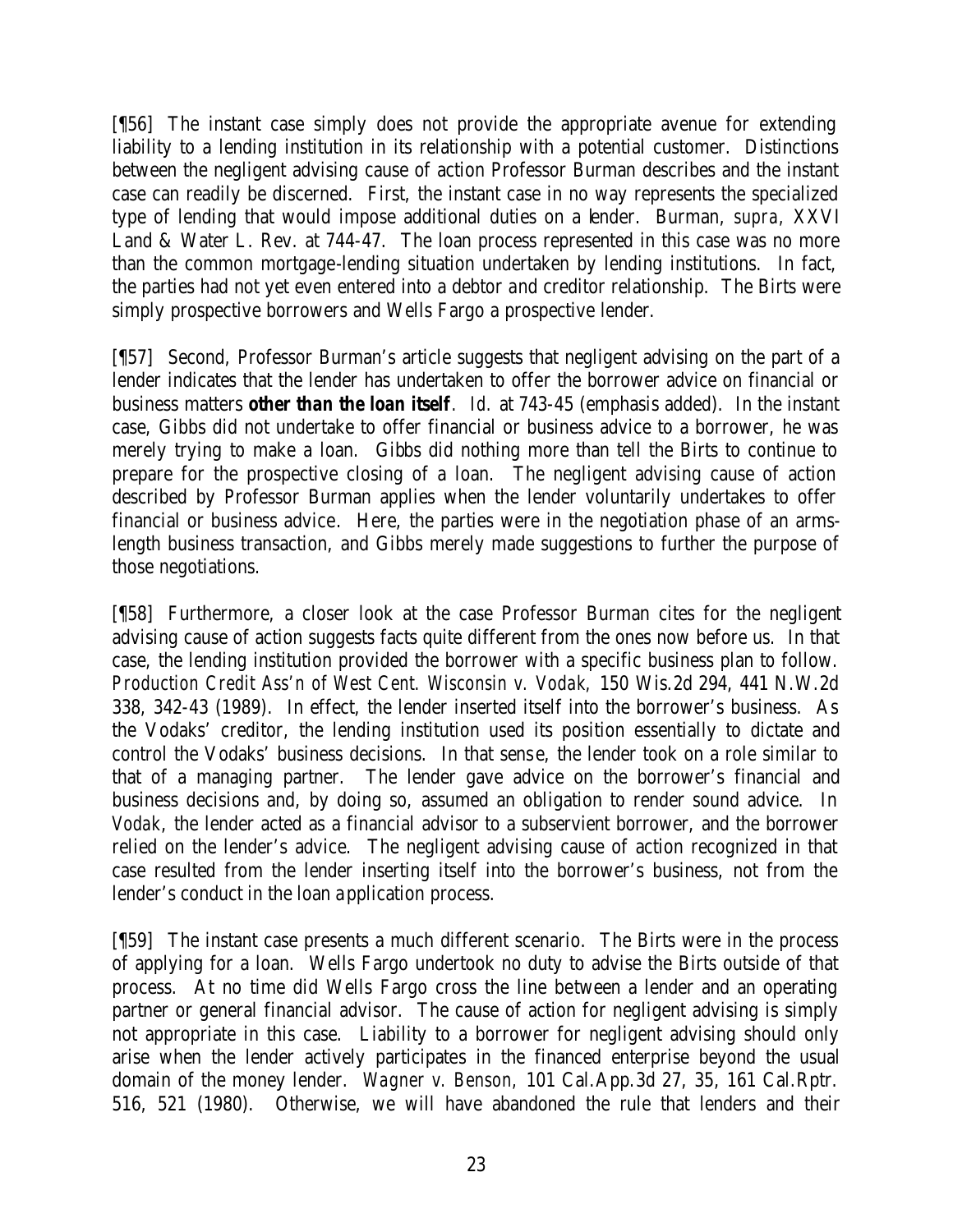customers merely have a creditor and debtor relationship, and we will have subjected lenders to potential liability for negligent advising whenever a potential loan does not materialize.

# **BREACH OF FIDUCIARY DUTY**

[¶60] Count Ten of the Birts' complaint alleged that Wells Fargo had created a fiduciary duty to the Birts in the following manner:

> Due to their lack of experience in obtaining a home loan the [Birts] sought the guidance and advice of [Wells Fargo]. [Wells Fargo] directed the conduct of the [Birts] and encouraged them throughout the entire process of securing a loan and contracting for the construction of a house. [Wells Fargo], therefore created a fiduciary duty between itself and the [Birts].

The complaint then alleged that Wells Fargo breached its fiduciary duty by:

(a) Improperly inducing reliance by making promises of a forthcoming of a loan;

(b) Stating that Mr. Birt's overtime and bonus pay could be considered for purposes of acquiring a loan;

(c) Stating Mr. Birt's change in employment would not adversely affect the [Birts'] chances at acquiring a loan;

(d) Encouraging [the Birts] to employ the service of an architect; and

(e) Improperly encouraging the [Birts] to enter into a contract with Carter Bros. when it had knowledge that no loan funds would be disbursed.

[¶61] In their appellate brief, the Birts emphasized two inter-related factors in support of this argument. First, Gibbs, who was the sophisticated party in their dealings, held himself out as an expert and voluntarily invited them to rely on his advice. Second, the Birts, who lacked financial sophistication, "placed their full trust and reliance in . . . Gibbs, to guide and direct them through the process . . .." The Birts contend that the resultant "unique relationship" created in Well Fargo a fiduciary duty to them.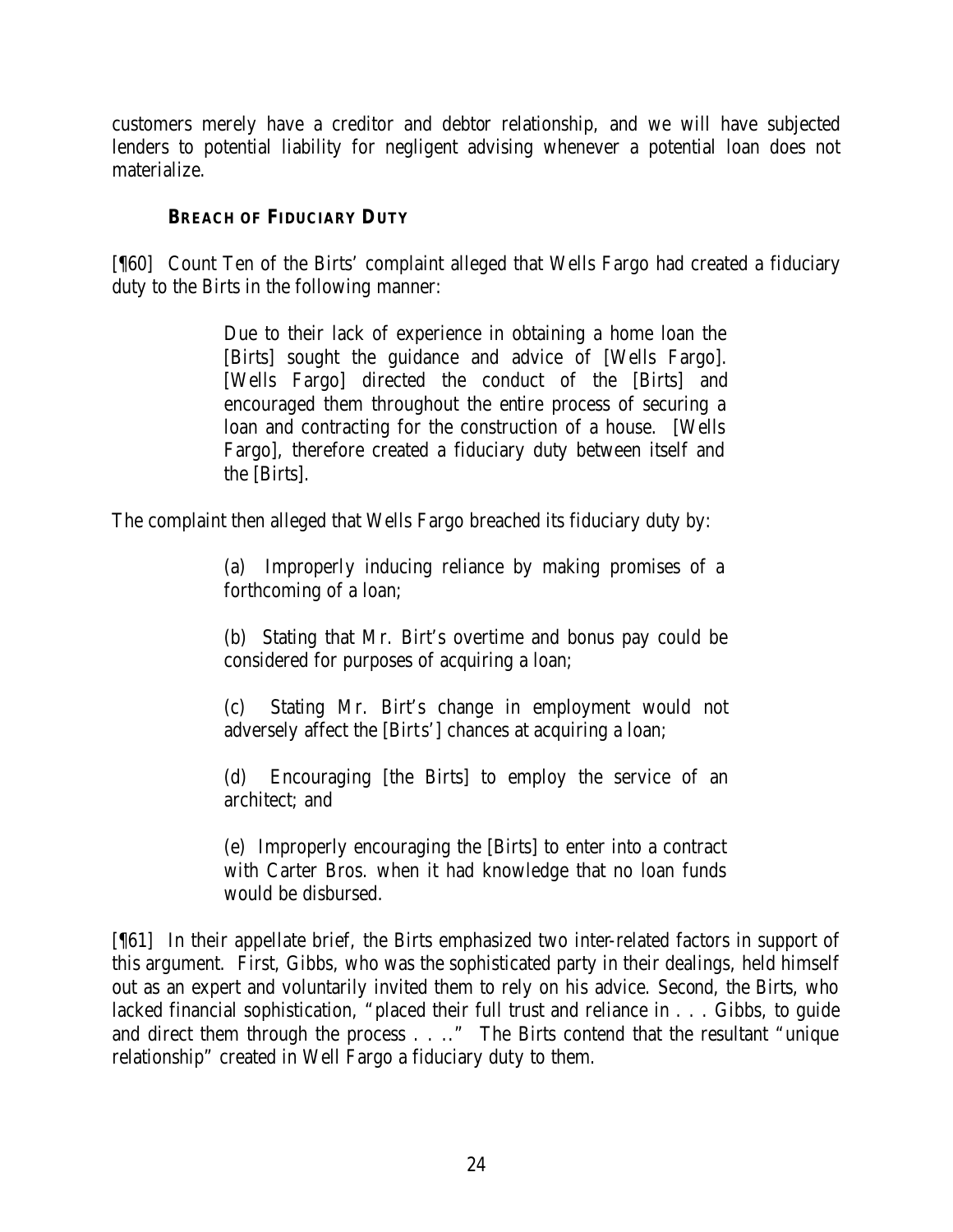[¶62] Wells Fargo countered this argument largely by asserting that the type of special relationship necessary to support a fiduciary duty in these circumstances is extraordinary, is not easily created, and must be shown by clear and convincing evidence. *See Martinez,*  891 P.2d at 789. Relying on *Martinez*, the district court agreed and determined that "the mere existence of a course of dealings" in which the Birts negotiated with Wells Fargo to obtain a loan did not create a fiduciary duty.

[¶63] *Martinez* is, indeed, guiding precedent on this issue. In that case, as we have noted previously herein, we held that the lender/borrower relationship, without more, is fundamentally a creditor/debtor relationship. *Id.* at 788. We also held, however, that "lenders *may* incur extra-contractual duties to customers through conduct which creates a special or fiduciary relationship." *Id.* at 789 (emphasis in original). We further described this relationship as one "'implied in law due to the factual situation surrounding the involved transactions and the relationship of the parties to each other and to the questioned transactions.'" *Id.* (*quoting Denison State Bank v. Madeira,* 230 Kan. 684, 640 P.2d 1235, 1241 (1982)).

[¶64] Professor Burman suggests that a fiduciary relationship may be created between a lender and a borrower when the lender "goes beyond simply providing money to the borrower and offers advice and consultation." Burman, *supra,* XXVI Land & Water L. Rev. at 713-14. Other factors that may play a role in creating fiduciary duties on the part of the lender include the lender's involvement in the operation of the borrower's business, the borrower's lack of sophistication, and the borrower's involvement in a business with a special nature. *Id.* at 718.

[¶65] We will affirm the summary judgment granted to Wells Fargo on this issue because we conclude that the facts of this case do not establish the existence of a special or fiduciary relationship between Wells Fargo and the Birts sufficient to create a separate cause of action. A borrower's burden in establishing a duty on the part of a lender to provide sound advice, under a negligent advising theory, is less than the burden in establishing the type of special relationship that will support a cause of action for breach of fiduciary duty. In the latter situation, something akin to an extended course of dealings, in a long-term business setting, with a history of the borrower's reasonable reliance upon the lender, must be shown. *Id.* at 714. The facts of the instant case simply do not resemble that unique situation. Were we to find the existence of a special or fiduciary relationship in this case, we would be abandoning the principle that the lender/borrower relationship, without more, is a creditor/debtor relationship, and we would be subjecting potential lenders to fiduciary duties in most loan applications.

# **INTENTIONAL INTERFERENCE WITH CONTRACTUAL RELATIONSHIP**

[¶66] The Birts' final claim against Wells Fargo is an allegation of intentional interference with the contractual relationship between the Birts and Carter Brothers. This tort is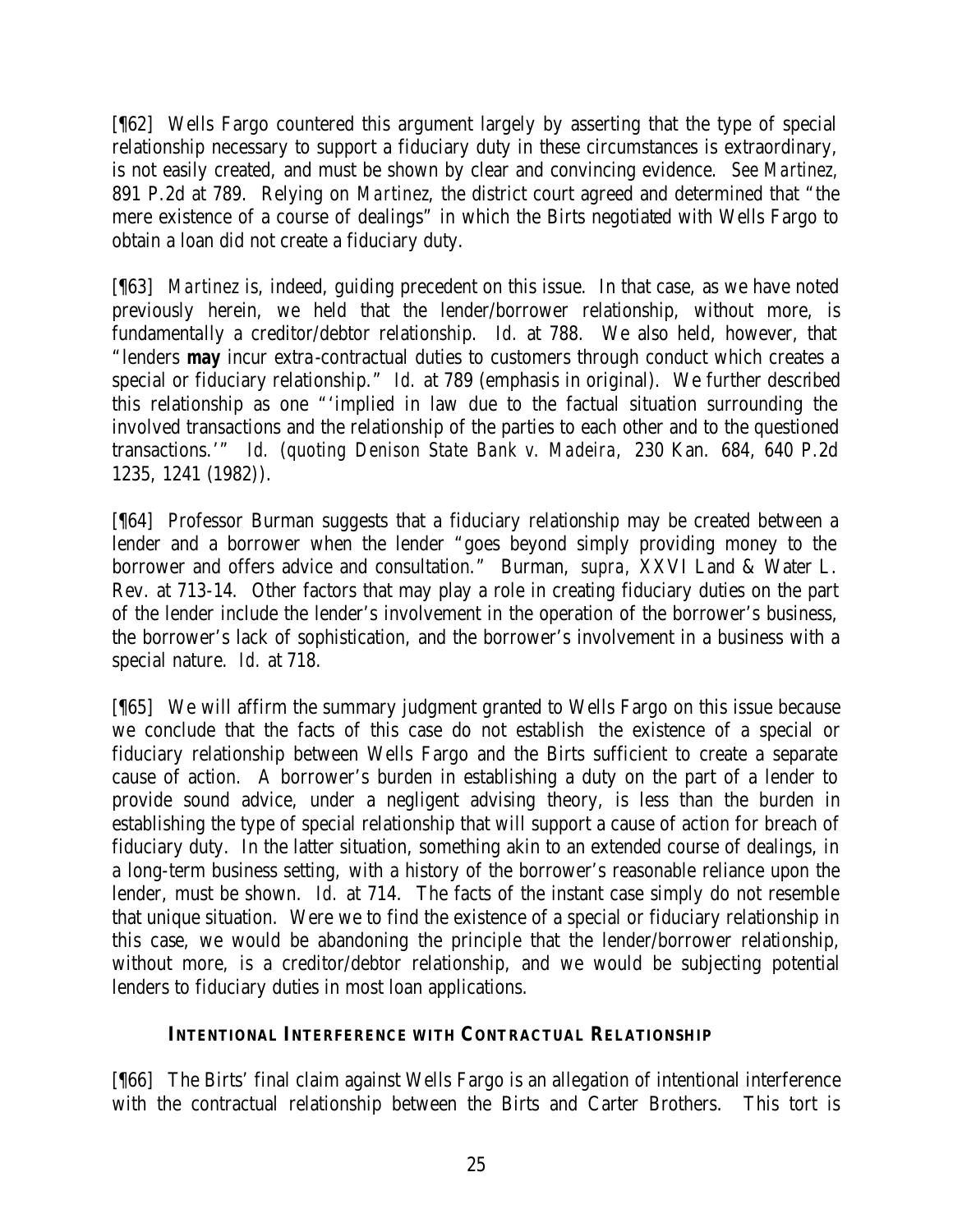actually a collection of torts, and it requires some pleading specificity. Before we discuss the allegations of the instant case, it will be helpful to review the current status of Wyoming's "intentional interference" law.

[¶67] In *Wartensleben v. Willey,* 415 P.2d 613, 614 (Wyo. 1966), we adopted Restatement of Torts § 766 (1939), which provided as follows:

> Except as stated in Section 698, one who, without a privilege to do so, induces or otherwise purposely causes a third person not to

- (a) perform a contract with another, or
- (b) enter into or continue a business relation with another

is liable to the other for the harm caused thereby.

[¶68] The central issue in *Wartensleben*, which involved a landowner's attempt to prevent establishment of a feedlot on neighboring property, was whether the landowner's conduct was justified. We decided that issue under Restatement of Torts § 773 (1939), which reads as follows:

> One is privileged purposely to cause another not to perform a contract, or enter into or continue a business relation, with a third person by in good faith asserting or threatening to protect properly a legally protected interest of his own which he believes may otherwise be impaired or destroyed by the performance of the contract or transaction.

[¶69] A dozen years after *Wartensleben*, in the case of *Board of Trustees of Weston County School Dist. No. 1, Weston County v. Holso,* 584 P.2d 1009, 1016-17 (Wyo. 1978), we noted that Restatement of Torts § 766 (1939) dealt with two situations: inducement of a third person to breach a contract with another and inducement of a third person not to enter into a contract with another. We identified the elements of the tort as:

> "(1) the existence of a valid contractual relationship or business expectancy;

> (2) knowledge of the relationship or expectancy on the part of the interferor;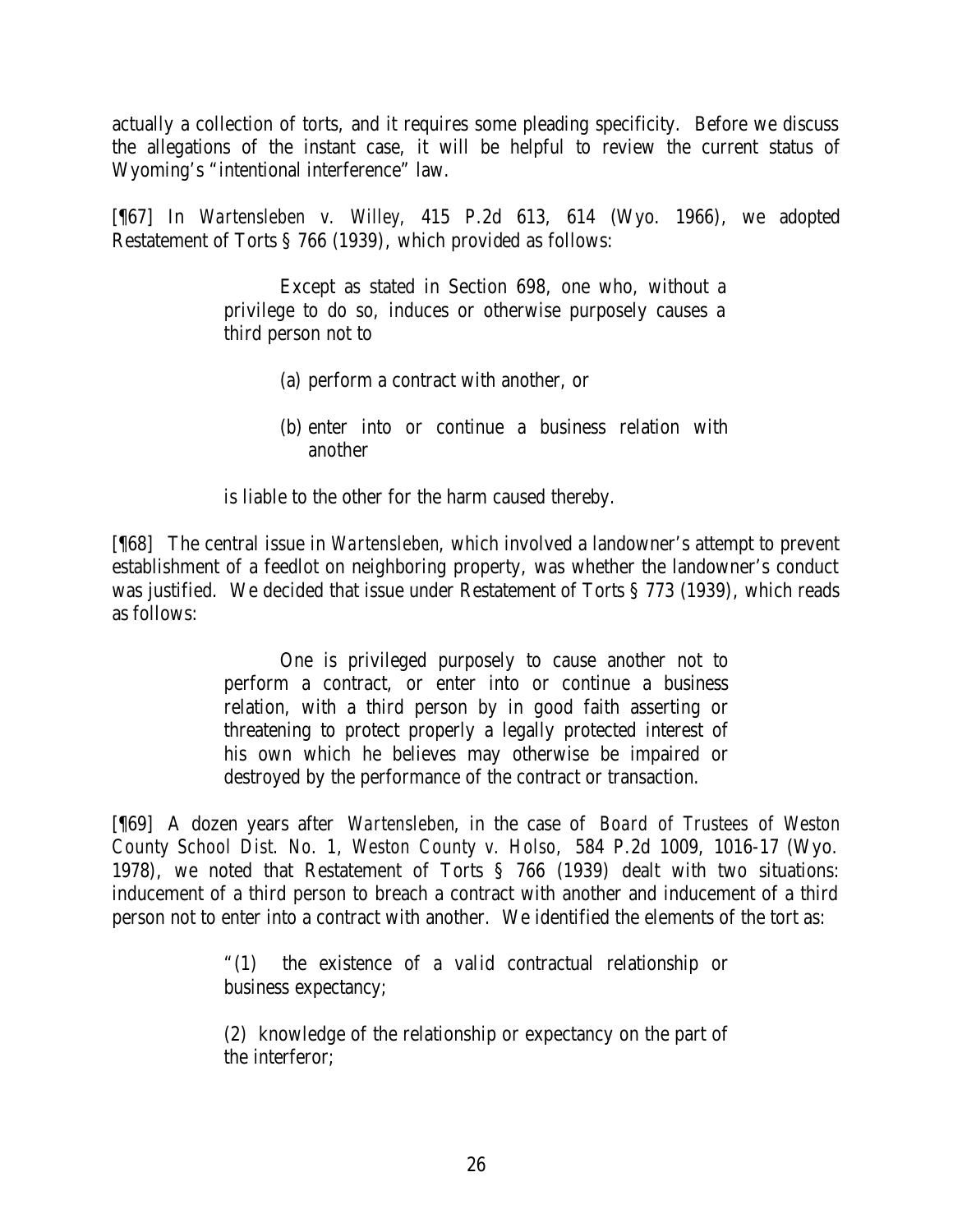(3) intentional interference inducing or causing a breach or termination of the relationship or expectancy; and

(4) resultant damage to the party whose relationship or expectancy has been disrupted."

*Holso*, 584 P.2d at 1016-17 (*quoting Olson v. Scholes*, 17 Wash.App. 383, 563 P.2d 1275, 1279-80 (1977)) After noting that the controversy in that employer-employee contest was the employer's alleged interference with the employee's future employment prospects, we held that Restatement of Torts, *supra*, § 766 did not apply because that tort does not lie against one of the parties to the contractual relationship, but only against interfering "outsiders."<sup>15</sup> *Holso*, 584 P.2d at 1017; *see also Kvenild v. Taylor,* 594 P.2d 972, 976-77 (Wyo. 1979) (vendor and her real estate agent could not be liable for tortious interference with a contract to which vendor was a party.).

[¶70] In *Holso*, 584 P.2d at 1016, we noted that the separate causes of action— "interference with contractual relations" and "interference with prospective advantage"— "tend to merge." We again discussed that tendency in *Martin v. Wing,* 667 P.2d 1159, 1161 (Wyo. 1983), where we concluded that "a valid contract is not always necessary," and that liability may arise under Restatement (Second) of Torts § 766B (1979), where the relationship is prospective only. *Martin*, 667 P.2d at 1162; *see also Doud*, 769 P.2d at 930-31.

[¶71] The Restatement (Second) of Torts § 766 at 7, 17, 20 (1979) now clearly distinguishes the separate causes of action identified as "intentional interference with contract":

> § 766 Intentional Interference with Performance of Contract by Third Person

> One who intentionally and improperly interferes with the performance of a contract (except a contract to marry) between another and a third person by inducing or otherwise causing the third person not to perform the contract, is subject to liability to the other for the pecuniary loss resulting to the other from the failure of the third person to perform the contract.

<sup>15</sup> There may be some question as to whether this principle was appropriately applied to the facts in *Holso*. Holso, a school teacher, alleged that the Board attempted to carry out the school superintendent's "threat" that, "[w]hen I get through with you there won't be a school in the country that will offer you a teaching job." *Holso*, 584 P.2d at 1016. Clearly, this is not an allegation that the Board was improperly interfering with Hoslo's employment by that Board, but was improperly interfering with Hoslo's prospects for future employment in other school districts.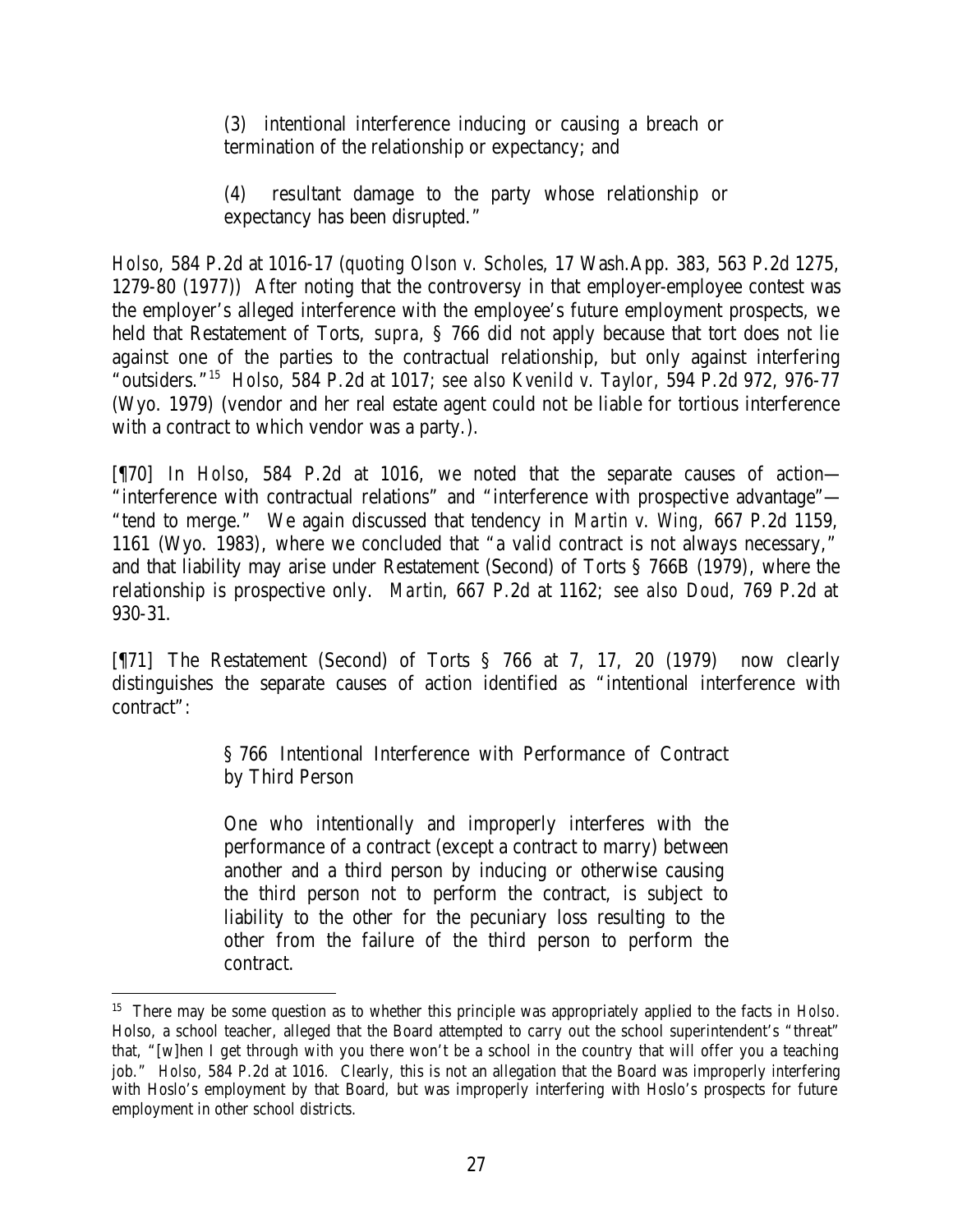§ 766A Intentional Interference with Another's Performance of His Own Contract

One who intentionally and improperly interferes with the performance of a contract (except a contract to marry) between another and a third person, by preventing the other from performing the contract or causing his performance to be more expensive or burdensome, is subject to liability to the other for the pecuniary loss resulting to him.

. . .

. . .

§ 766B Intentional Interference with Prospective Contractual Relation

One who intentionally and improperly interferes with another's prospective contractual relation (except a contract to marry) is subject to liability to the other for the pecuniary harm resulting from loss of the benefits of the relation, whether the interference consists of

> (a) inducing or otherwise causing a third person not to enter into or continue the prospective relation or

> (b) preventing the other from acquiring or continuing the prospective relation.

[¶72] Analytically, Restatement (Second) of Torts, *supra*, § 766 deals with the situation where A may be liable to B for causing C not to perform a contract between B and C; § 766A deals with the situation where A may be liable to B for preventing B from performing a contract between B and C; and § 766B deals with the situation where A may be liable to B for causing C not to enter into or continue a prospective contractual relationship with B or for preventing B from entering into or continuing a prospective contractual relationship with  $C<sup>16</sup>$ .

<sup>16</sup> There is also Restatement (Second) of Torts, *supra*, § 766C, which limits A's potential liability where his conduct in such situations has only been negligent, as opposed to intentional.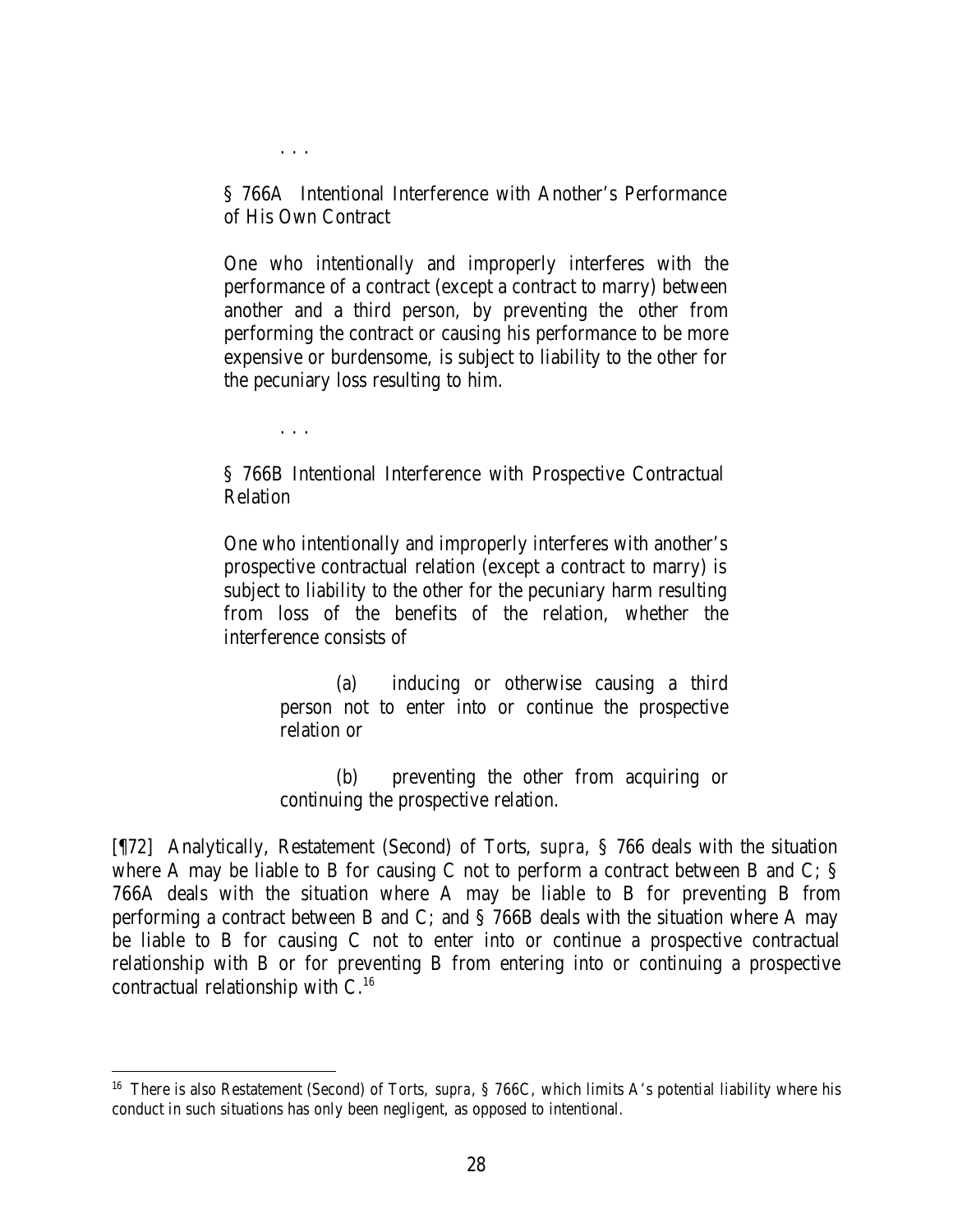[¶73] Wyoming has adopted both Restatement (Second) of Torts, *supra*, §§ 766 and 766B. *Lever v. Community First Bancshares, Inc.,* 989 P.2d 634, 639 (Wyo. 1999). On the other hand, we have declined to adopt § 766A. *Price v. Sorrell,* 784 P.2d 614, 615 (Wyo. 1989). Consequently, under the current state of Wyoming law, the Birts could have alleged a cause of action against Wells Fargo for: (1) improperly inducing or otherwise causing Carter Brothers to breach its contract with the Birts; or (2) improperly inducing or otherwise causing Carter Brothers not to enter into or continue a prospective contractual relation with the Birts; or (3) improperly preventing the Birts from acquiring or continuing a prospective contractual relation with Carter Brothers.<sup>17</sup>

[¶74] It is in this legal context that we must attempt to determine whether the district court was correct in granting summary judgment to Wells Fargo on the issue of intentional interference with contract. The specific allegations in the complaint are found in the following paragraphs:

> 14. . . . The [Birts] both signed the construction contract with Carter Bros. that afternoon, which contract was in the amount of \$234,744.00.

> > . . .

47. [Wells Fargo] intentionally interfered with the contractual relationship between the [Birts] and Carter Bros.

48. [Wells Fargo] knew, or should have known, that a denial of the loan funds would cause an immediate breach in the contract between [the Birts] and Carter Bros.

[¶75] These paragraphs from the complaint clearly set forth an allegation that Wells Fargo interfered with an existing contract between the Birts and Carter Brothers. That is an allegation under either Restatement (Second) of Torts, *supra*, § 766 or § 766A, and not an allegation under § 766B. What is not clear from the complaint is whether the allegation is an improper inducement of Carter Brothers not to perform, as under § 766, or an improper prevention of the Birts' performance, as under § 766A. That question is answered in favor of § 766A, despite the fact that no reference is made to any particular section, by the fact

 <sup>17</sup> It does not appear to be logically consistent for this Court to have adopted all of Restatement (Second) of Torts, *supra*, § 766B, while rejecting § 766A. Subsection (a) of § 766B applies the concept of § 766-A causing C to breach a contract with B—to the prospective contract setting. Inasmuch as we have adopted § 766, it was consistent to adopt subsection (a) of § 766B. Subsection (b) of § 766B applies the concept of § 766A—A preventing B from performing a contract with C—to the prospective contract setting. Inasmuch as we have rejected § 766A, it was inconsistent to adopt subsection (b) of § 766B. Nevertheless, that is now the law in Wyoming, and neither party in the instant case has addressed this seeming inconsistency or asked that it be corrected.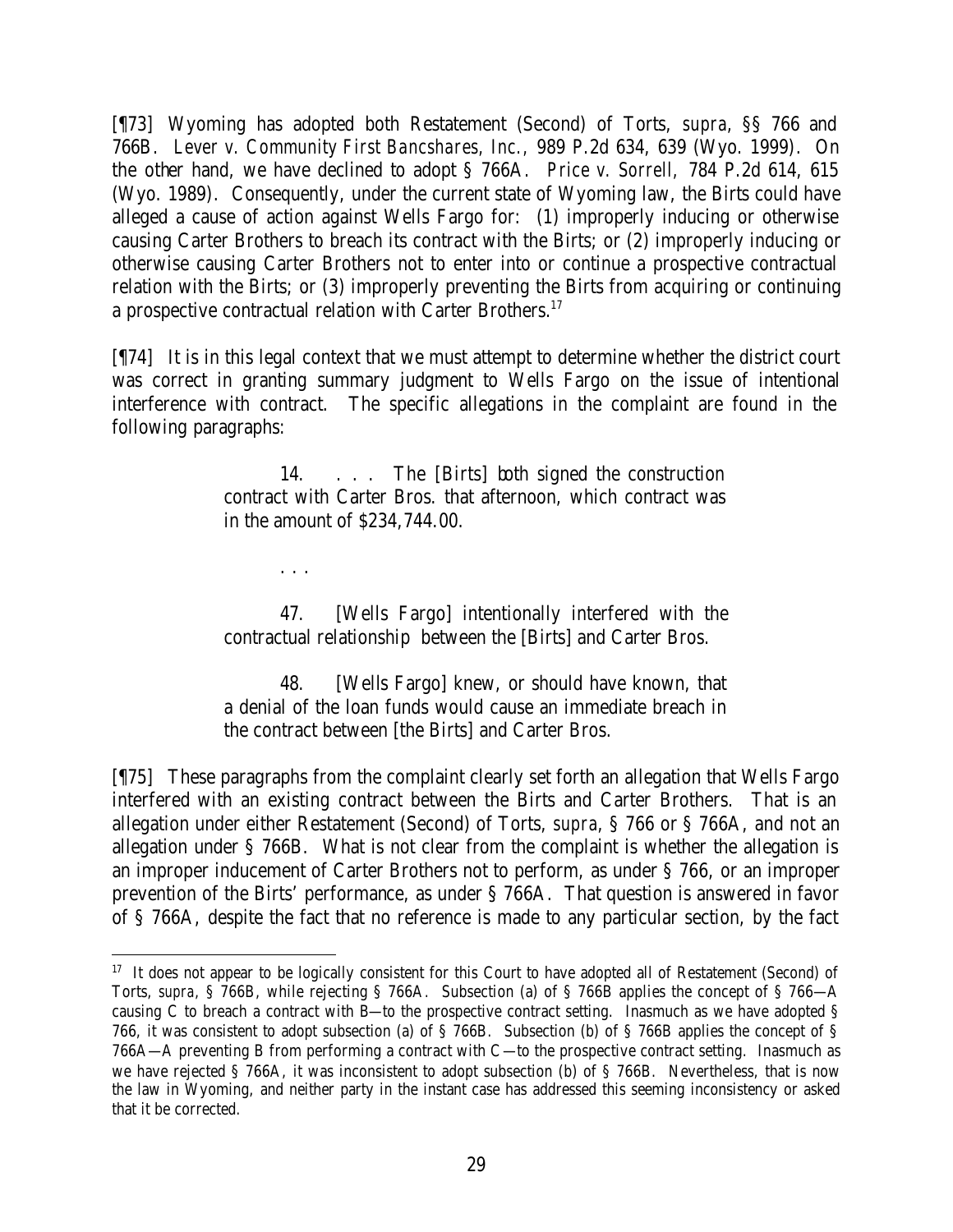that the Birts present no evidence suggesting that Wells Fargo induced or caused Carter Brothers to breach the contract, and by the following arguments made by the Birts, the first to the district court in opposing summary judgment, and the second to this Court in an appellate brief:

> [Wells Fargo] has provided no law or argument that a contract did not exist between [the Birts] and Carter Brothers Construction, no evidence that it was somehow unaware of that contract, *or that its actions did not impact upon the ability of [the Birts] to fulfill the contract.*

(Emphasis added.)

Wells Fargo was reasonably certain that failure to provide the promised commitment letter and financing *would force the Birts to breach the contract with Carter Bros.*

(Emphasis added.)

[¶76] Wells Fargo did not defend against this claim by pointing out that Wyoming has not adopted Restatement (Second) of Torts, *supra*, § 766A. Instead, Wells Fargo presented three arguments: (1) the Birts could identify no "'affirmative inducement, compulsion or pressure'" that resulted in breach of the contract; (2) Wells Fargo was merely asserting a bona fide claim in good faith; and (3) there was no contract between the Birts and Carter Brothers because any such contract was subject to the condition precedent that the Birts obtain financing. In granting summary judgment to Wells Fargo, the district court adopted the reasoning of the third argument:

> The contract with Carter Brothers to build the house was subject to a take out loan. The Birts had not obtained such a loan. So, there was no binding agreement. Absent a binding agreement, there can be no interference.

[¶77] We may affirm a summary judgment on any legal basis supported by the record. *Grose v. Sauvageau,* 942 P.2d 398, 402 (Wyo. 1997). In the instant case, we cannot accept the circular reasoning of Wells Fargo's third argument and the district court's conclusion based on that argument. It is hardly sufficient to say that Wells Fargo did not cause a breach of the construction contract by failing to make the construction loan because obtaining a construction loan was a condition precedent to the contract's existence! Beyond that, the contract had been signed by both parties. While Carter Brothers' duty to begin construction may have been conditioned upon receipt of the loan commitment letter, it cannot be said that a contractual relationship had not been formed between the Birts and Carter Brothers.